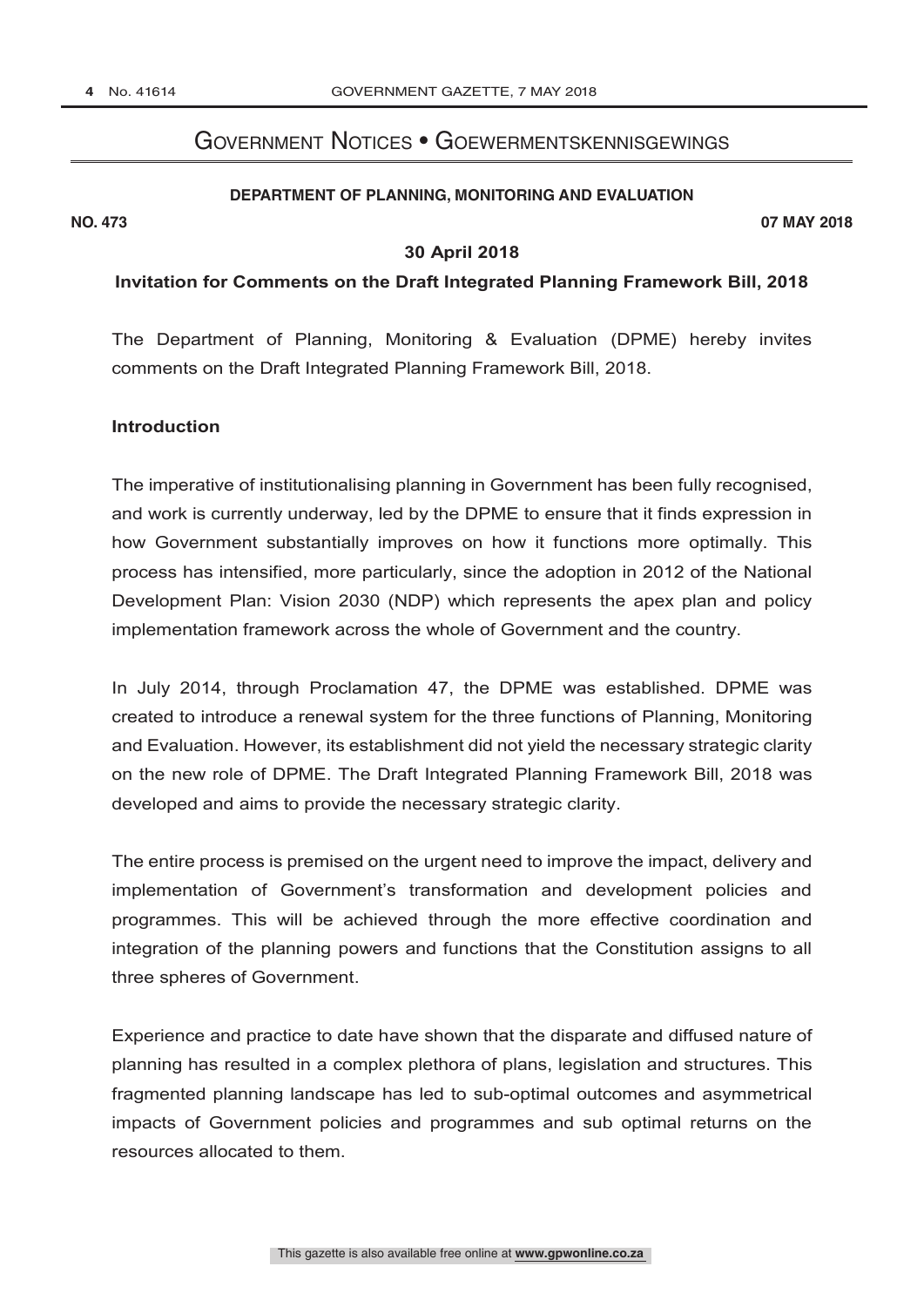Following the recommendations of both the first and second National Planning Commission (NPC) for the reform of Government's national planning system, DPME has been undertaking consultations and policy development aimed at overcoming a range of systemic challenges in South Africa's planning landscape, and to introduce improved coordination, alignment and integration in planning, guided by the long-term developmental perspective of the NDP.

Specifically, DPME now introduced the Draft Integrated Planning Framework Bill, 2018 to address and remedy the disparities and fragmentation in systems of planning, monitoring and evaluation across Government, and to ensure a functionally more effective system to drive South Africa`s development agenda, in which all plans across all spheres are aligned to the NDP.

The following are among the key improvements to the planning landscape that DPME seeks to introduce through the legislation:

- a) To establish a formal process for preparing national plans
- b) To enhance intergovernmental structures for co-ordination of effective planning between the three spheres of government
- c) To align national planning with the national budget and its related processes;
- d) To deepen planning for spatial transformation
- e) To institutionalise the integration and use of a central information repository and data tools in planning across government.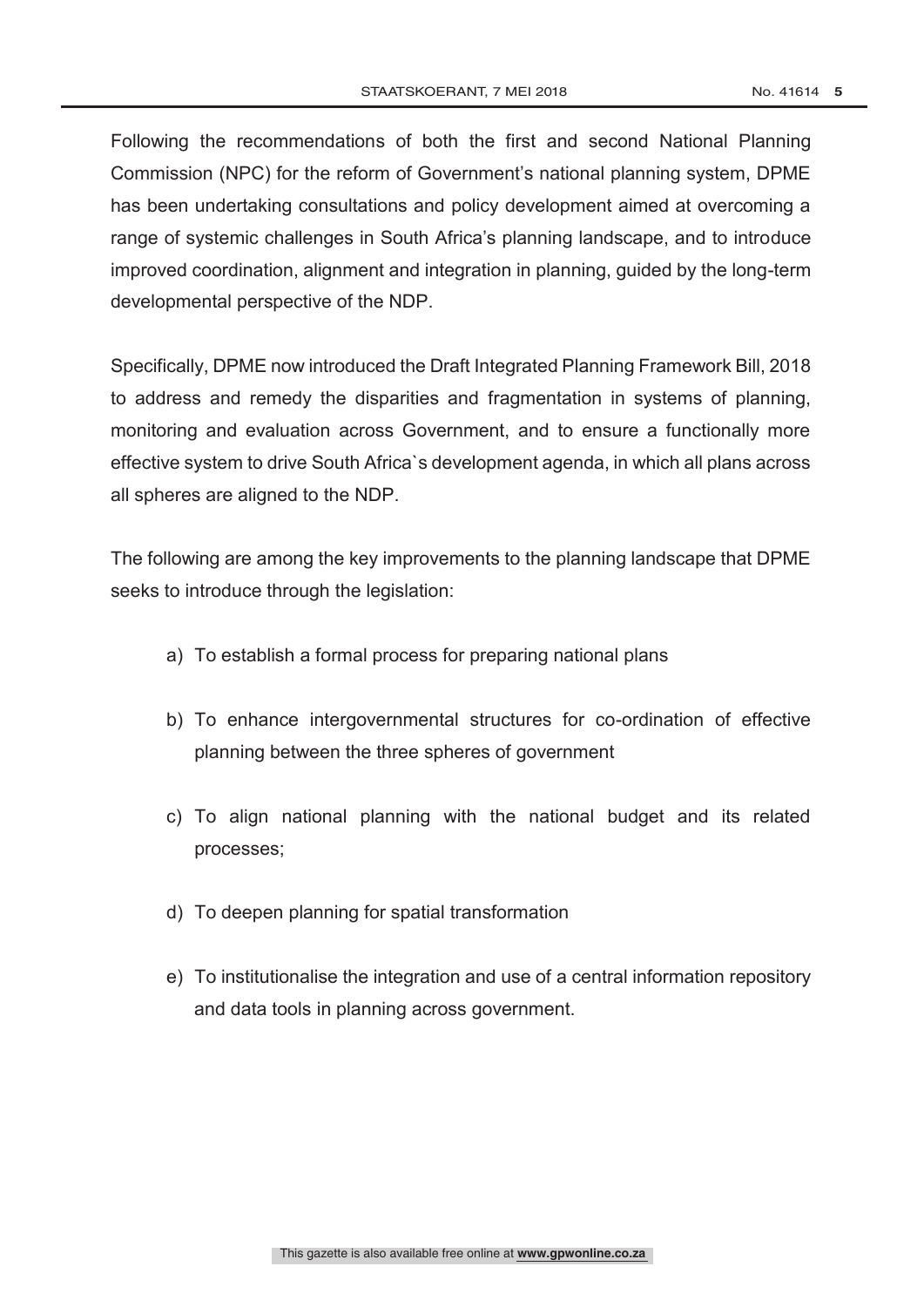### **Background**

In 2010 the President announced the establishment of the NPC. The NPC compiled the NDP which was adopted by a joint sitting of Parliament and by Government in 2012. The NDP was adopted by Government and is being implemented through the Medium-term Strategic Framework (MTSF): 2014-2019. In 2014, the President proclaimed the establishment of DPME with responsibility for planning, monitoring and evaluation from the centre of Government.

In its close-out report, the NPC stressed the need to institutionalise planning in Government, based on the *Reforming the South African Government Planning System* discussion document the NPC produced. Subsequent consultations by DPME with key departments at national, provincial and local level have informed the conceptual approach to institutionalising planning as outlined in this memorandum in summary, and in the attached proposed draft bill.

While the proposed reform is focused on improving and integrating national planning, the approach taken also extends to the monitoring and evaluation components of the value-chain, in accordance with the scope of the mandate of DPME.

Planning powers and functions in Government are provided for in the Constitution and straddle the national, provincial and local spheres. In system terms, planning in Government undertaken at multiple levels, by multiple entities, through multiple frameworks and time cycles, resulting in multiple plans.

The current system is thus characterised by dispersed, disparate and diffused planning responsibilities with a plethora of structures and legislation, leading to parallel plans, processes and initiatives that affect policy coherence, co-ordination and effective implementation.

Also, while the resource allocation function is constitutionally assigned to National Treasury, the separation between planning and budgeting creates risks of misdirection of resources and under-resourcing of critical policy priorities. This is both a planning and budgeting concern. The setting of focused priorities and performance targets and their resourcing in line with the NDP has not been optimal.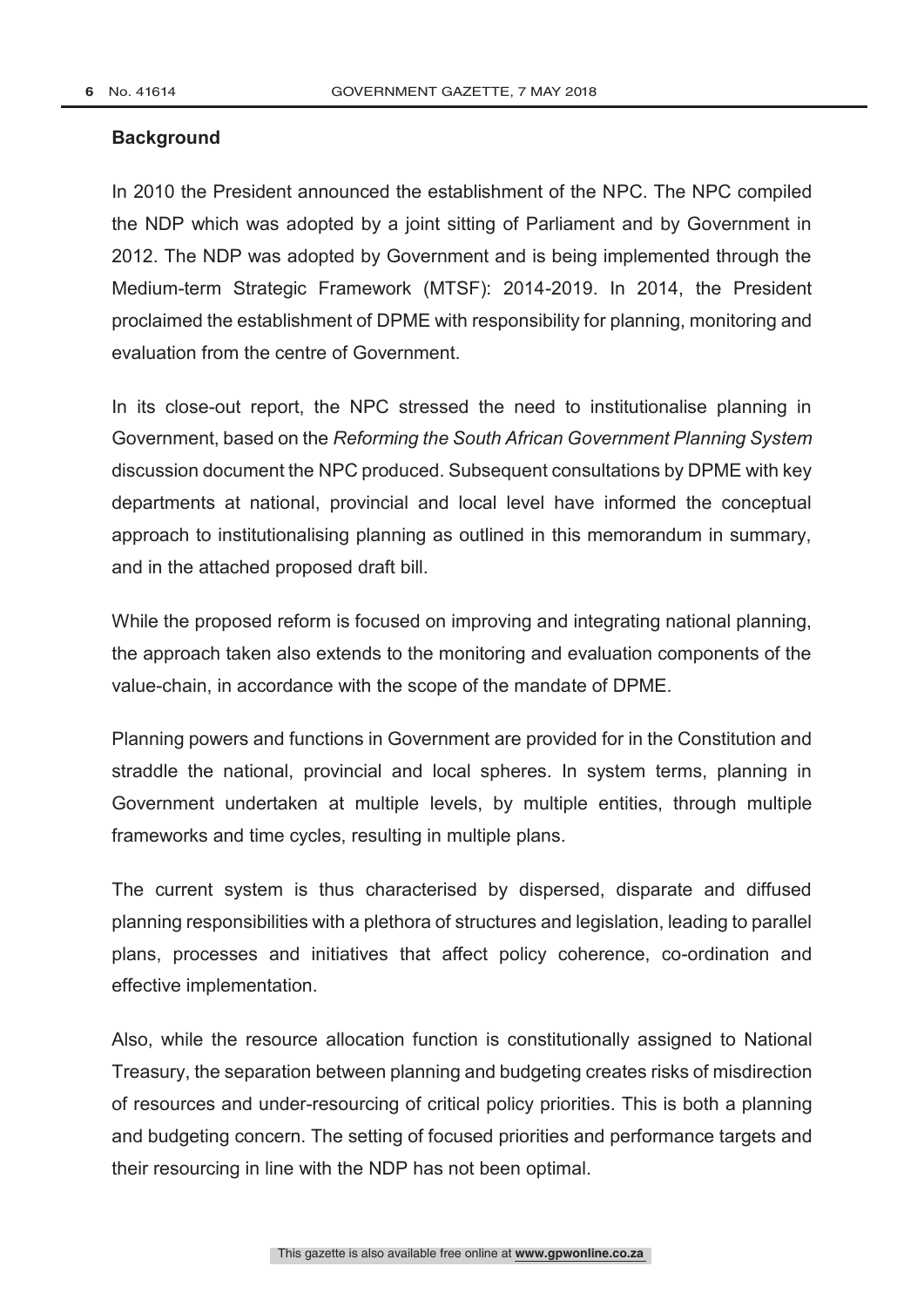Another critical challenge is to turn the priorities into operational decisions in government as well as State-Owned Companies (SOCs) and Development Finance Institutions (DFIs) and Public Entities.

The absence of a National Spatial Development Framework (NSDF) is limiting government's ability to lead the spatial location of development and shape the investment in and character of places, and overcome apartheid spatial settlement patterns.

Despite the existence of robust planning methodologies and measuring tools, these have not been sufficiently integrated into the planning system. Data and research for evidence-based policy, decision-making and planning have a pivotal role in streamlining priorities and generating buy-in from all stakeholders. Statistics, in particular, play a critical role in illuminating policy choices and programme design, monitoring and evaluating the implementation of plans and impact of policies.

An important part of the intent of the NDP is to encourage and mobilise social actors to work jointly and through participatory approach to achieve the country's common ideals. This aspect of the NDP has not yet been attained.

There has thus been a need for the complex plethora of plans, legislation, data sources, roles and responsibilities to be coordinated to ensure systematic and integrated planning across the whole of Government for socioeconomic transformation and development in South Africa guided by the NDP.

The institutional foundations of Government's planning system have been laid in 'waves' from the advent of the democratic dispensation in 1994. In the first wave 1994- 2000, the Public Finance Management Act of 1999 was introduced to organise resource planning and associated processes and the Municipal Systems Act of 2000, institutionalised Integrated Development Planning (IDPs).

The second wave 2001-2008 saw innovations for intergovernmental coordination from the Presidency such as the Policy Coordination and Advisory Services (PCAS) unit, interdepartmental Clusters, the Forum of South African Directors-General (FOSAD), the MTSF, as well as the Intergovernmental Relations Framework Act of 2005, and Provincial growth and Development Strategies, amongst others.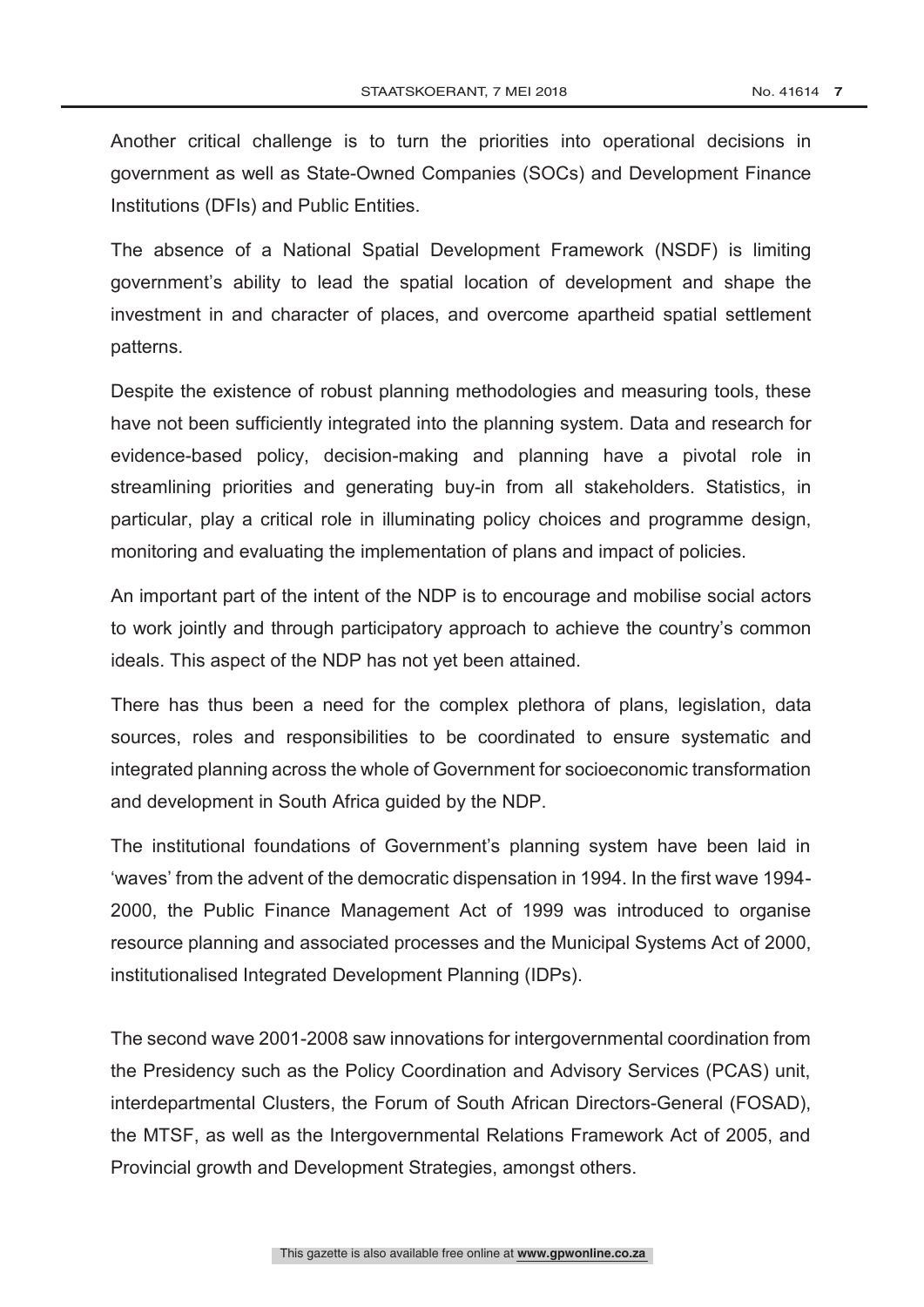In the third wave from 2009, Ministers in the Presidency for National Planning and for Monitoring and Evaluation were appointed, and the NDP was duly adopted. Additional planning and monitoring instruments, including Socio-economic Impact Assessments, a National Evaluation System and Operation Phakisa, among others, were introduced to improve planning, monitoring and evaluations across government. A significant recent addition is the promulgation of the Spatial Land-Use and Management Act of 2014.

The adoption of the NDP marks an important shift, introducing a long-term perspective to planning, and setting a benchmark for subsidiary short- to medium-term plans. The NDP serves as a consensus framework not only in Government but across the political spectrum and society, for clear and consistent developmental objectives, and priorities, as well as the necessary resource allocation to drive implementation in a coordinated and determined manner.

The DPME has the responsibility to further advance the institutionalization of planning in Government, with a view to overcoming the systemic challenges which account for sub-optimal outcomes and impact of Government policies and plans.

In this context institutionalisation means developing and strengthening the institutional, technical and administrative foundations (capacities, systems and processes) for a more coordinated and responsive state that would be more effective in promoting the structural changes required for inclusive growth, and for developing the country's human resource base and a stronger democracy.

To achieve this requires a review of, and where necessary a reversal of, some of the aspects of past systems of planning, monitoring and evaluation to align with the current challenges which supervene across the three spheres of Government.

It is also necessary to strengthen mechanisms for accountability to address poor or non-performance against NDP targets and priorities.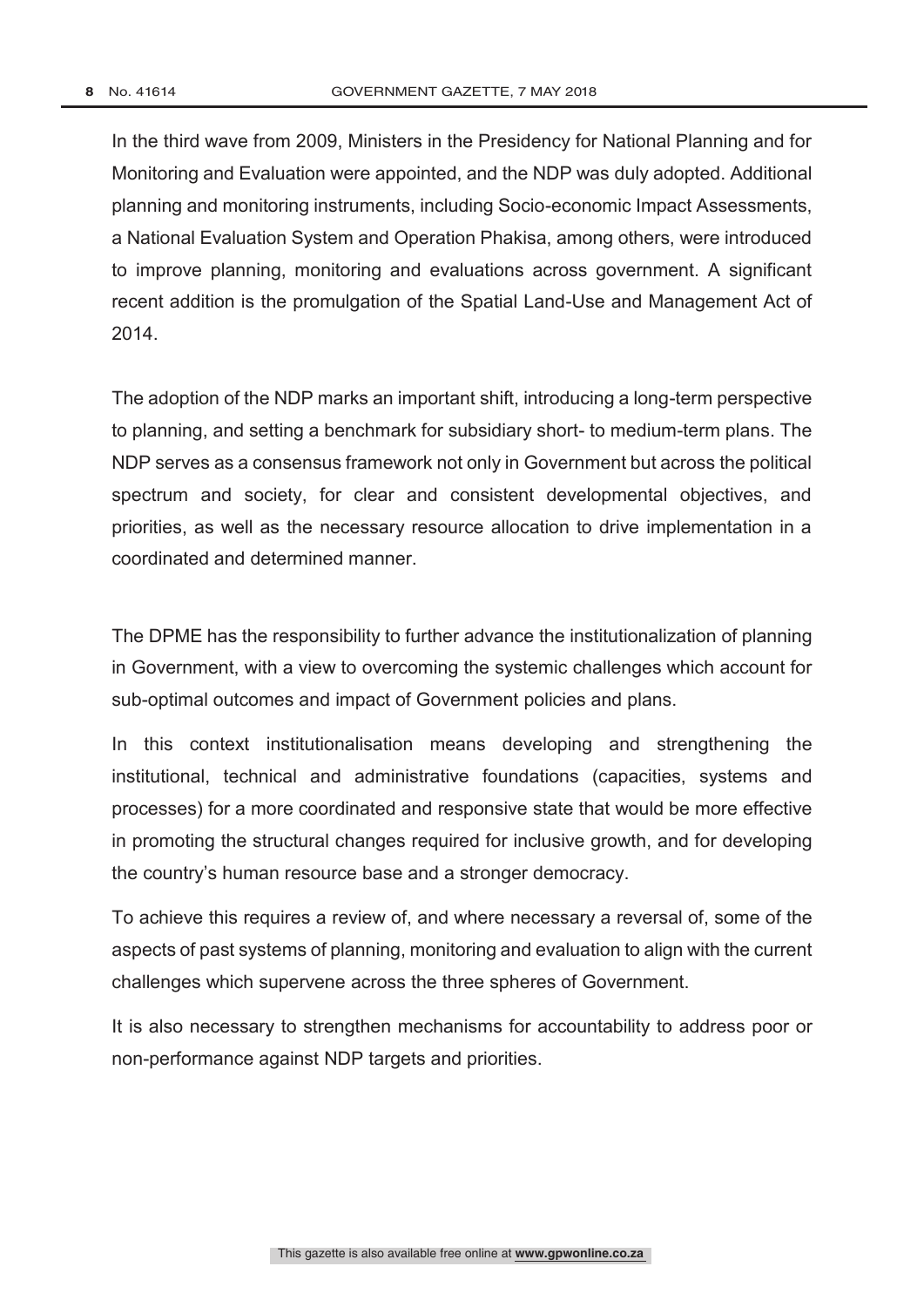### **Main Objects of Bill**

The main objects of the proposed Draft Integrated Planning Framework Bill, 2018 are to:

- a) Provide for stronger integration, coordination and joint planning among the different spheres of Government;
- b) Create structures for accountability to Cabinet and Government stakeholders on planning decisions and national progress towards the implementation of development goals on a disaggregated basis;
- c) Outline the roles and responsibilities of the Minister in the Presidency for Planning, Monitoring and Evaluation and DPME in relation to national planning;
- d) Formalize the advisory role and functions of the NPC;
- e) Provide for accountability measures for poor performance related to Planning, Monitoring and Evaluation;
- f) Integrate state owned and funded data warehouses for forecasting and to enhance long term planning; and
- g) Provide for the domestication into South Africa's legal and institutional framework of international, continental and regional development plans and treaties, such as UN's Sustainable Development Goals and the AU's Agenda 2063.

Institutionalising planning is in line with the NDP and seeks to give effect to the commitment in the MTSF 2014-2019 to establish mechanisms and capacity within the state to undertake long-term development planning. The Draft Integrated Planning Framework Bill, 2018 seeks to achieve coordinated and integrated planning across all the spheres of Government, and to promote more effective implementation of the NDP.

DPME has thus been undertaking a review and consultation process, including with the NPC, from which it is proposed to introduce legislation (the Integrated Planning Framework Bill, 2018) to direct planning in Government.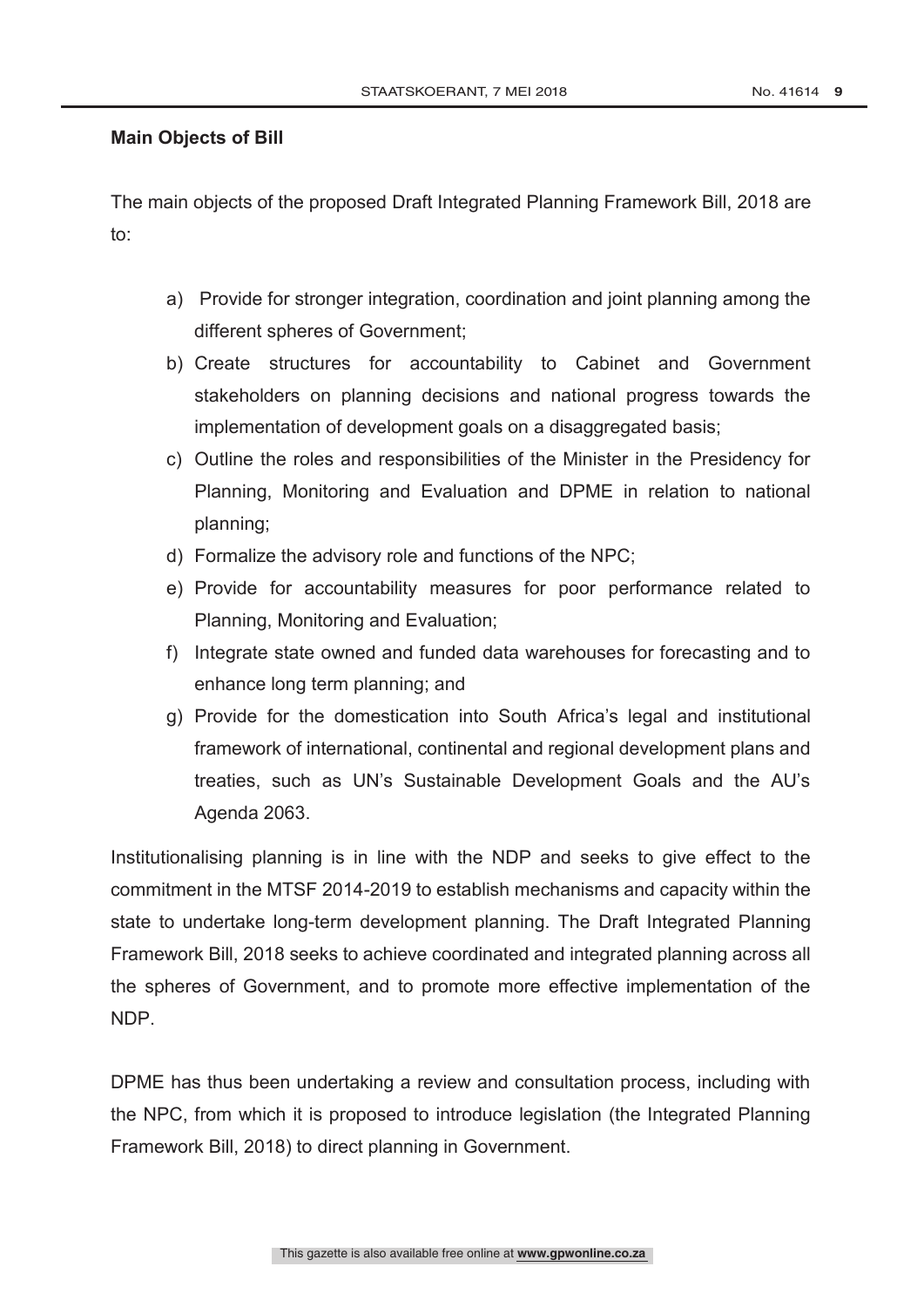The Bill seeks to provide for joint/coordinated planning among the different spheres of government, SOE's and Public Entities guided by the NDP, and future national development plans in general. This will include setting developmental principles, national norms and standards and a broad and effective framework for planning, monitoring and evaluation.

More comprehensively, the Bill will seek:

- a) To provide for the NDP as the primary long-term plan and vision that will guide all government planning;
- b) To introduce a renewed operational framework together with a set of broad principles for the workings of DPME;
- c) To provide greater detail on the distinctive and respective roles of the components of planning, monitoring and evaluation;
- d) To reaffirm the custodianship of the planning, monitoring and evaluation system for the whole of Government in the DPME;
- e) To institutionalise the planning, monitoring and evaluation system across government and the rest of the society;
- f) To ensure better co-ordination, collaboration and alignment of Planning, Monitoring and Evaluation between and across the national, provincial and local spheres of government, and including State Owned Enterprises, Public Entities as well as Development Finance Institutions;
- g) To ensure that planning, monitoring and evaluation and national budgetary decisions contribute to Government's developmental objectives and for improved coordination of high impact outcomes;
- h) To clarify the powers and functions of the NPC;
- i) To provide for the powers and functions of the Minister in the Presidency and the Department of Planning, Monitoring and Evaluations;
- j) To provide for the establishment of a central integrated information data warehouse at the DMPE and enable access to and linkages with Statistics and Data Services, Knowledge Hubs and Research Institutions; and
- k) To provide for all matters connected, related and incidental hereto.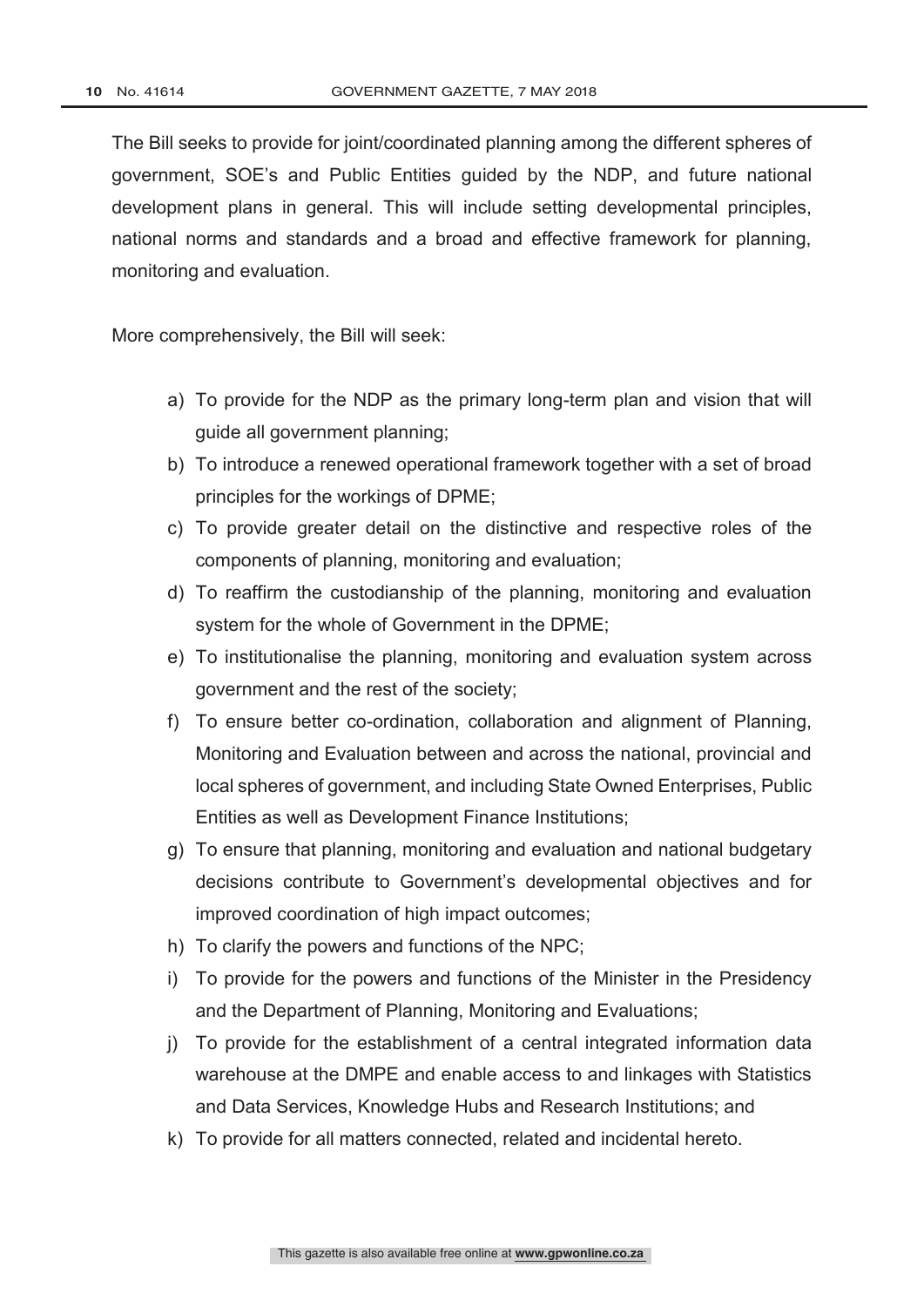The contemplated institutionalisation of planning is not about the centralisation of responsibility of planning or policy-making. Rather, building on the existing constitutionally assigned powers, structures and processes, the focus is on coordination, strategic leadership and integration, recognising that planning happens at different levels and there are different plans. The proposed planning framework, the strategic co-ordination and problem-solving focus of national planning is to ensure these plans are mutually reinforcing and work cohesively.

### **Structure of the Bill:**

The Bill is structured as follows:

- $\triangleright$  Chapter 1: Definitions, applications and objectives of the Bill.
- Chapter 2: Development Principles and Norms and Standards
- Chapter 3: Custodianship and institutionalisation of Planning System
- Chapter 4: National Planning Commission
- Chapter 5: Planning, Monitoring and Evaluation Framework
- $\triangleright$  Chapter 6: Accountability Management
- Chapter 7: General Provisions

# **Access to Draft Integrated Planning Framework Bill, 2018 and submission of public comments**

The closing date for comments is 8 May 2018. Please note, comments received after the closing date will not be considered. The Draft Bill and Memorandum of its Objects are available on the DPME website at www.dpme.gov.za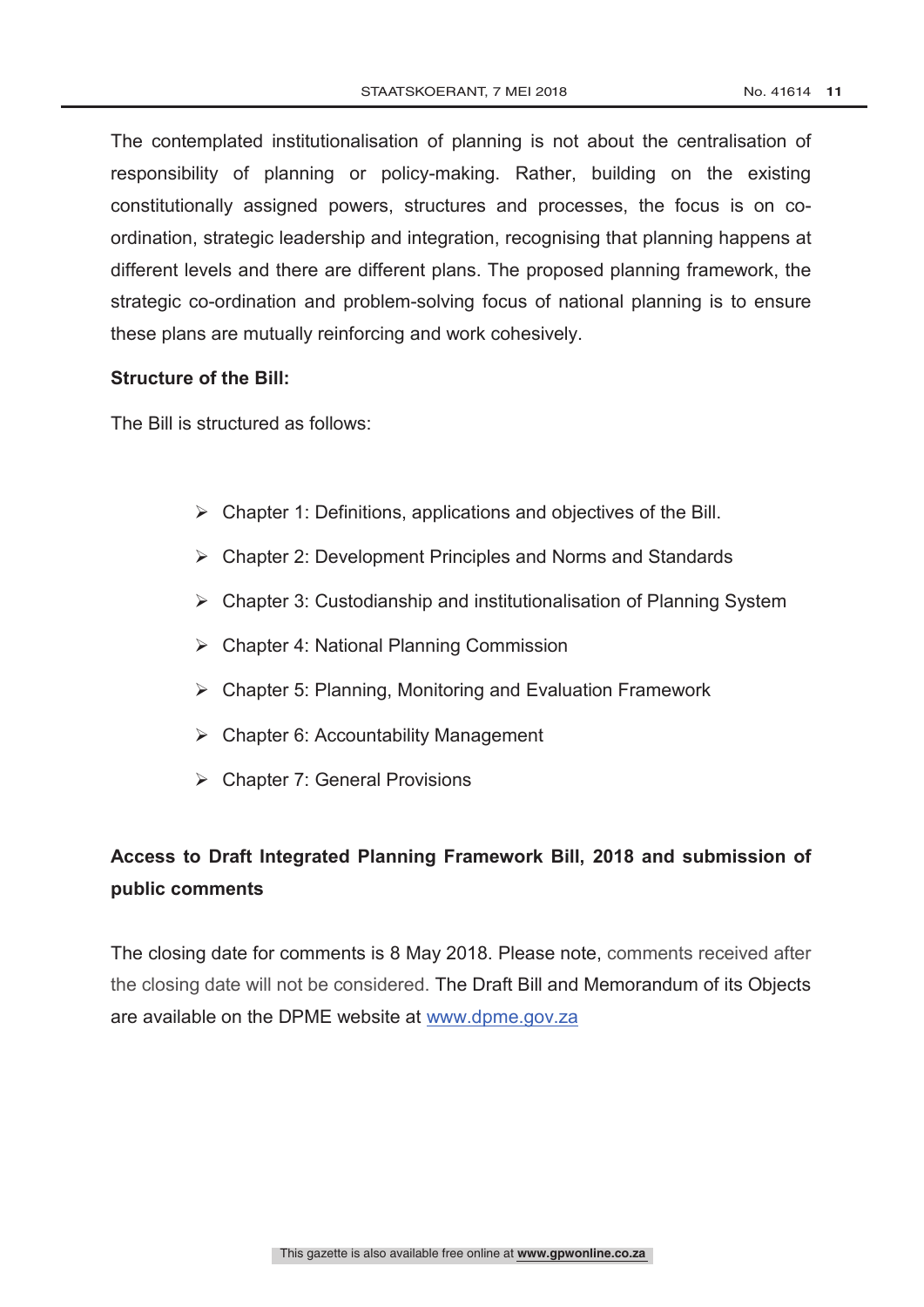Comments on the Bill may be sent:

By post to: **The Director-General: Planning, Monitoring and Evaluation Attention: Mr Hanief Ebrahim Private Bag X944 PRETORIA 0001**

By e-mail to: hanief@dpme.gov.za

Hand delivery: **Attention: Mr Hanief Ebrahim Room 239 (c/o Ms Patti Smith) 1st Floor, Union Buildings, East Wing, Government Avenue, Pretoria, South Africa**.

All Enquiries: **Mr Hanief Ebrahim (012) 312 0285**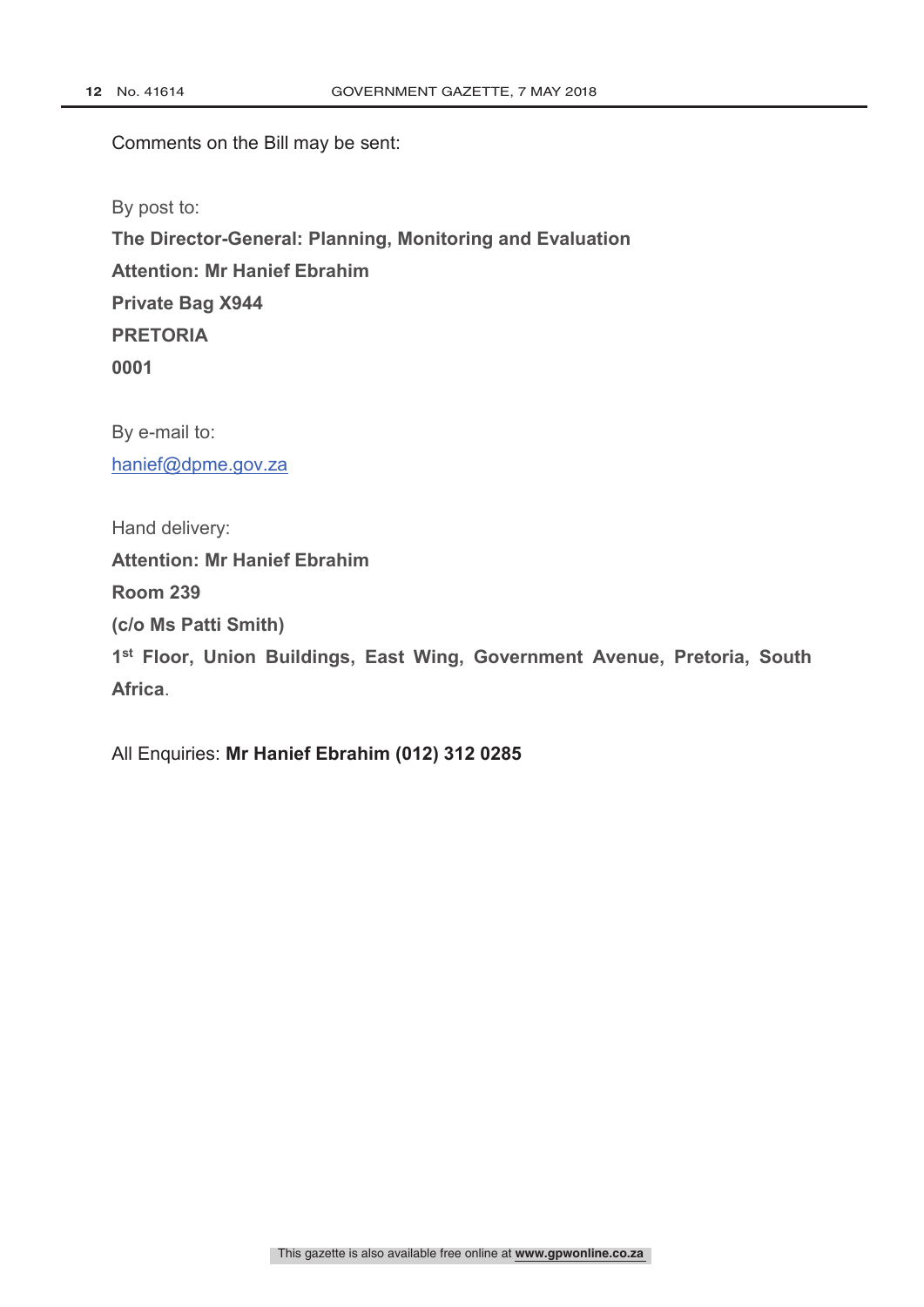### **REPUBLIC OF SOUTH AFRICA**

# **INTEGRATED PLANNING FRAMEWORK BILL**

*(As introduced in the National Assembly (proposed section 76); explanatory summary of Bill published in Government Gazette No. 41614 of 7 May 2018) (The English text is the official text of the Bill*

---------------------------------

---------------------------------

# **(MINISTER RESPONSIBLE FOR PLANNING, MONITORING AND EVALUATION**

**IN THE PRESIDENCY)** 

**[B - 2018]**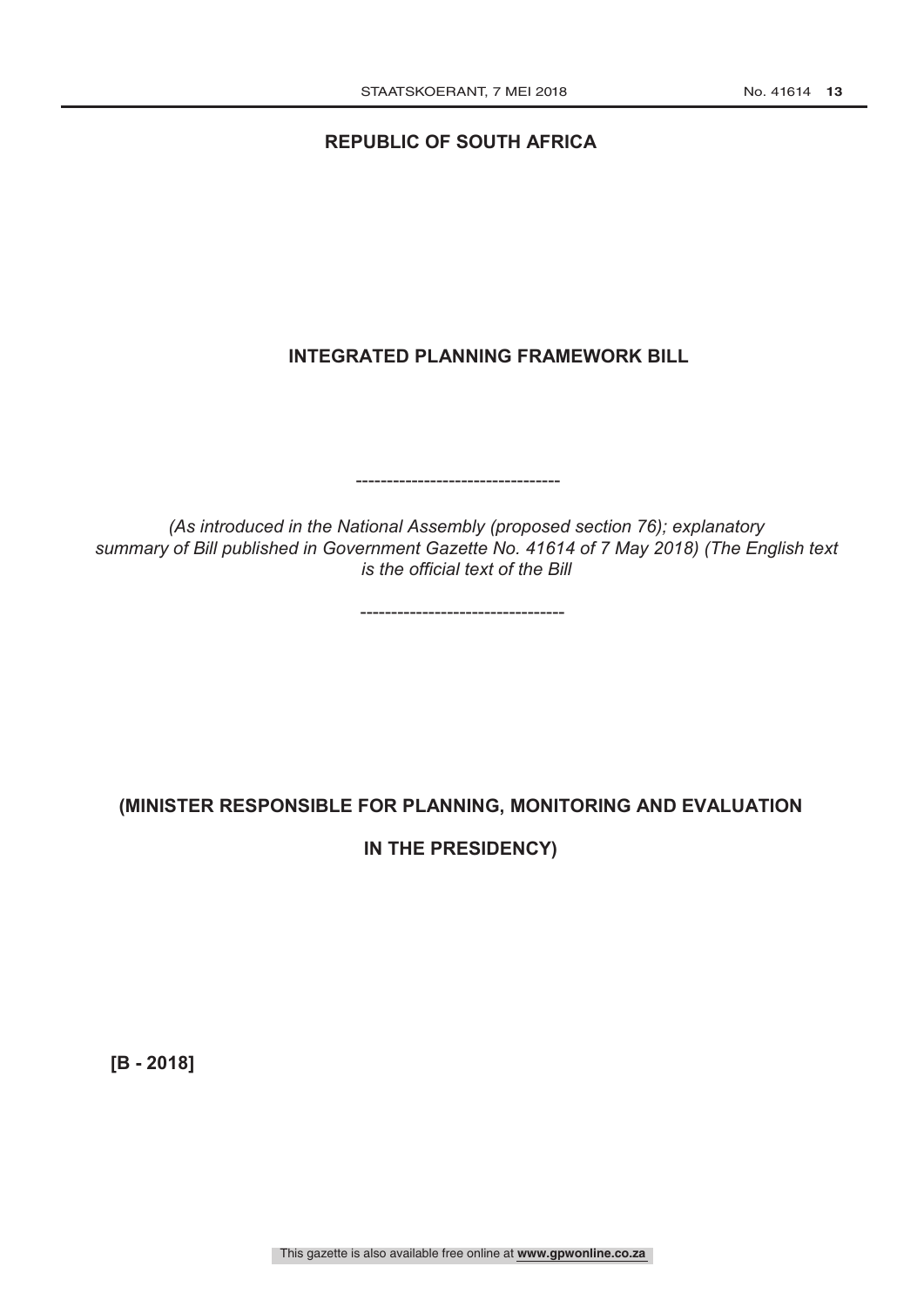010318se

#### **BILL**

To provide for the functions of the Department responsible for Planning, Monitoring and Evaluation; to establish an institutional framework for a new predictable planning paradigm and discipline within and across all spheres of government; to support effective monitoring and evaluation of government programmes aimed at improved service delivery and positive impact on society, to provide for the continued existence of the National Planning Commission; and promote better coordination, collaboration and alignment of Planning, Monitoring and Evaluation between and across the national, provincial and local spheres of government, and including public entities; and to provide for matters connected therewith.

#### **PREAMBLE**

**AND WHEREAS** the President established the National Planning Commission (NPC) to develop a National Development Plan: Vision 2030, outlining the vision for country by 2030, taking a broad, crosscutting, independent and critical view of the challenges and opportunities facing South Africa, as well as to advise on how to achieve that plan;

**WHEREAS** in 2014, the President proclaimed the establishment of the Department of Planning, Monitoring and Evaluation (DPME) with responsibility for planning, monitoring and evaluation from the centre of government;

**WHEREAS** the Constitution, in terms of sections 1, 40(1) and 41(1)(b) and (c)—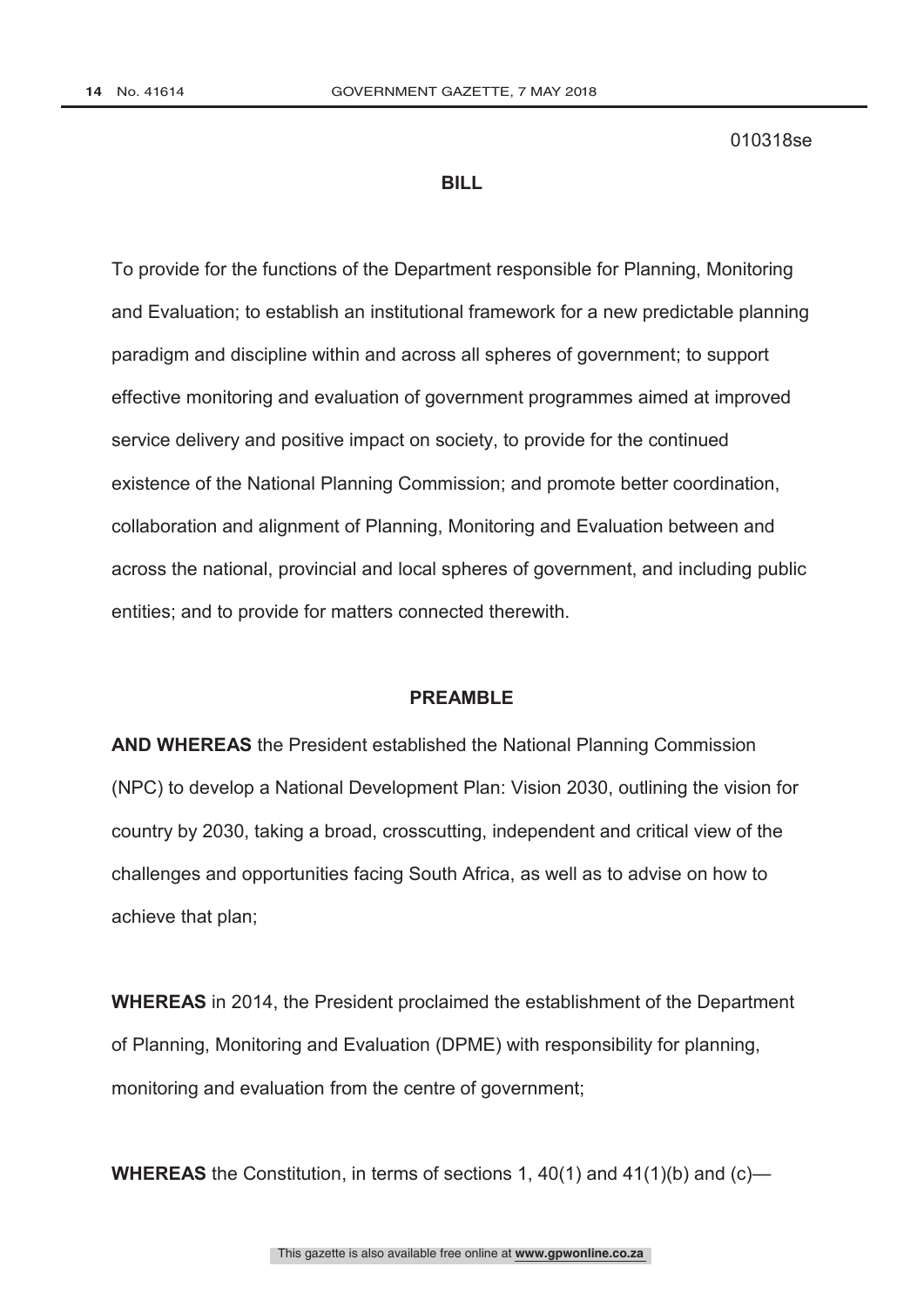- provides that the Republic is one, sovereign, democratic state and that the government is constituted as national, provincial and local spheres of government which are distinctive, interdependent and interrelated; and
- requires all spheres of government to provide effective, efficient, transparent, accountable and coherent government for the Republic to secure the wellbeing of the people and the progressive realisation of their constitutional rights;

**WHEREAS** South Africa, through the National Development Plan: Vision 2030 and the government's Medium Term Strategic Framework (MTSF), has undertaken major efforts to ensure that planning, monitoring and evaluation improve development outcomes in the country, these are not yet having the desired impact;

**WHEREAS** the National Development Plan: Vision 2030 noted that significant progress has been made since 1994, notably through the introduction of the South African constitution which underlines the fact that the country is one sovereign state founded on the values of human dignity, equality and the advancement of human rights and freedoms, non-racialism, non-sexism and the supremacy of the law;

**WHEREAS** South Africa needs to provide opportunities to all, yet historical disadvantages continue to have an adverse effect on our citizens – particularly as regards poverty, unemployment and inequality, the most pressing challenges facing the country;

**WHEREAS** various measures exist to eradicate the impact of Apartheid spatial planning, but have not had sufficient effect;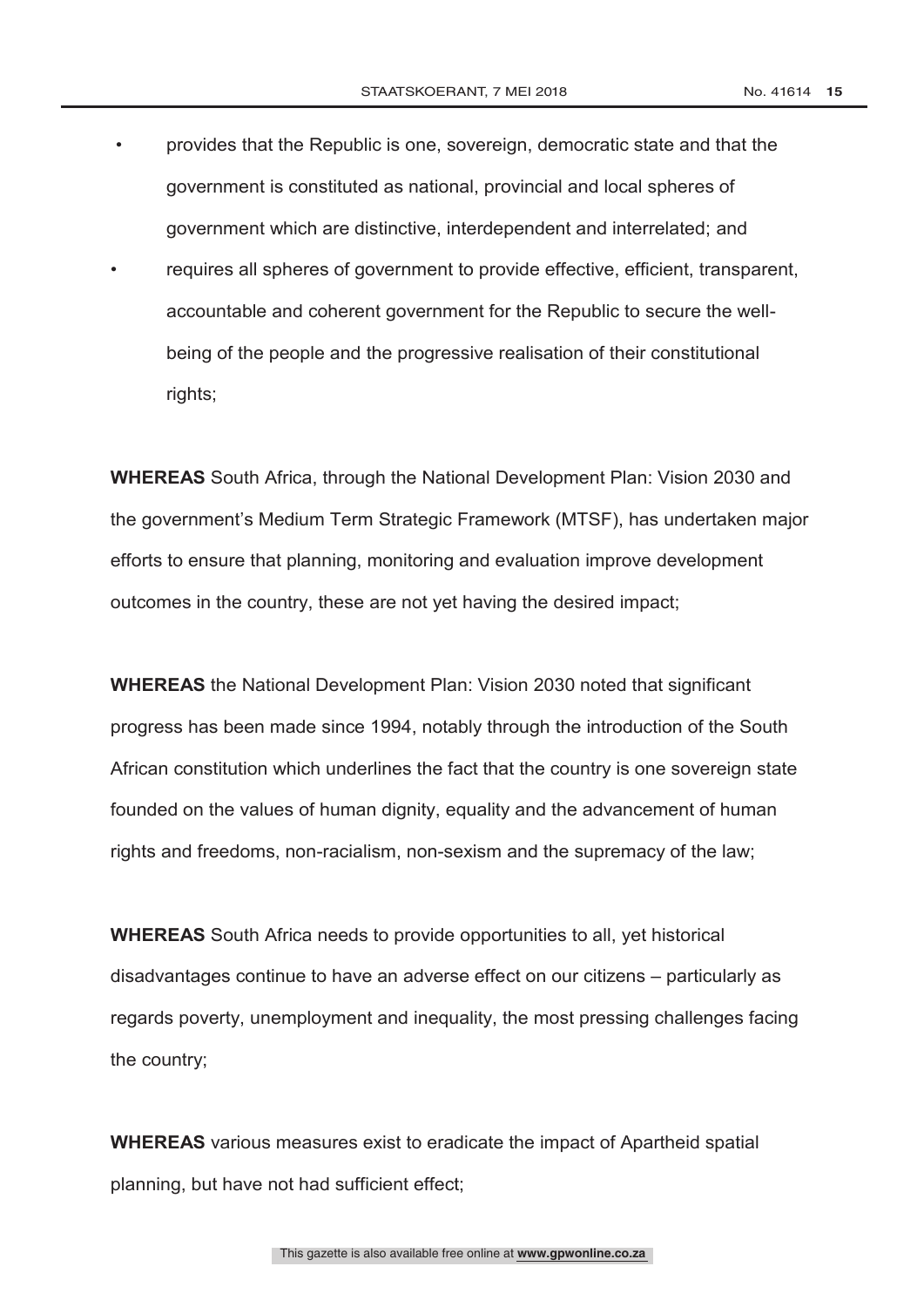**WHEREAS** South Africa is a member-state of various global, continental and regional organisations such as the United Nations, African Union and Southern African Development Community, which from time to time conclude various accords on critical issues of development, which become politically or legally binding on all signatory states and therefore has the obligation to incorporate these into the country's national planning frameworks;

**BE IT THEREFORE ENACTED** by the Parliament of the Republic of South Africa, as follows:—

## **TABLE OF CONTENTS**

### **CHAPTER 1**

### **DEFINITIONS, APPLICATION AND OBJECTS OF ACT**

- 1. Definitions
- 2. Application of Act
- 3. Objects of Act

## **CHAPTER 2**

### **DEVELOPMENTAL PRINCIPLES AND NORMS AND STANDARDS**

- 4. Application of developmental principles
- 5. Developmental principles
- 6. Norms and standards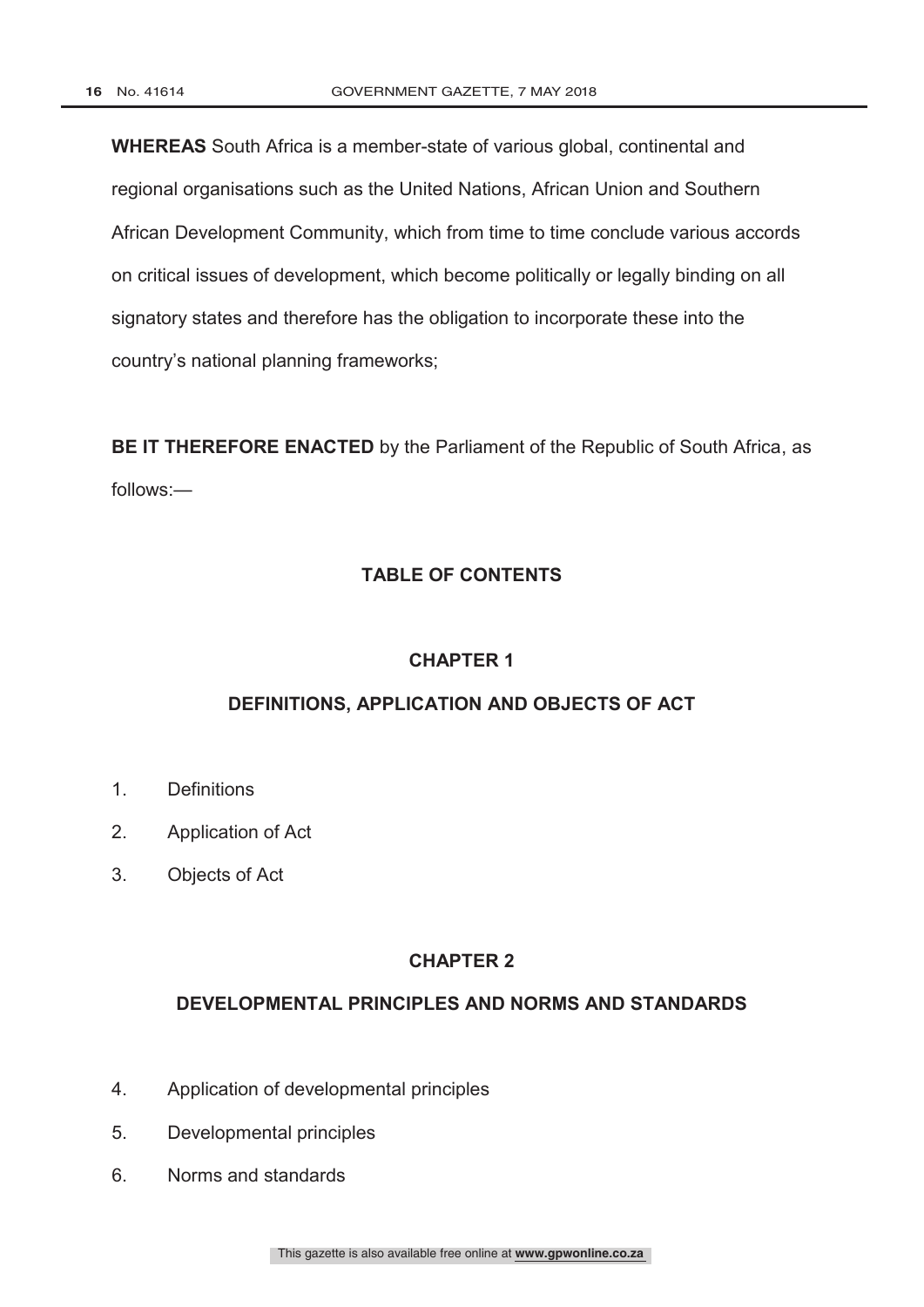# **COORDINATION AND INSTITUTIONALISATION OF PLANNING SYSTEM**

- 7. Status of National Development Plan
- 8. Powers and functions of Minister
- 9. Role of national and provincial departments, municipalities and public entities
- 10. Coordination of planning system and obligations of Department
- 11. Institutionalisation of planning
- 12. Establishment of central information repository
- 13. Purposes of central information repository
- 14. Information sharing

# **CHAPTER 4**

# **NATIONAL PLANNING COMMISSION**

- 15. Continued existence, administration and expenditure of Commission
- 16. Appointment and composition of Commission
- 17. Objectives of Commission
- 18. Functions of Commission
- 19. Committees of Commission
- 20. Remuneration and allowances of Members of Commission and members of committee
- 21. Secretariat of Commission

# **CHAPTER 5**

# **PLANNING, MONITORING AND EVALUATION FRAMEWORK**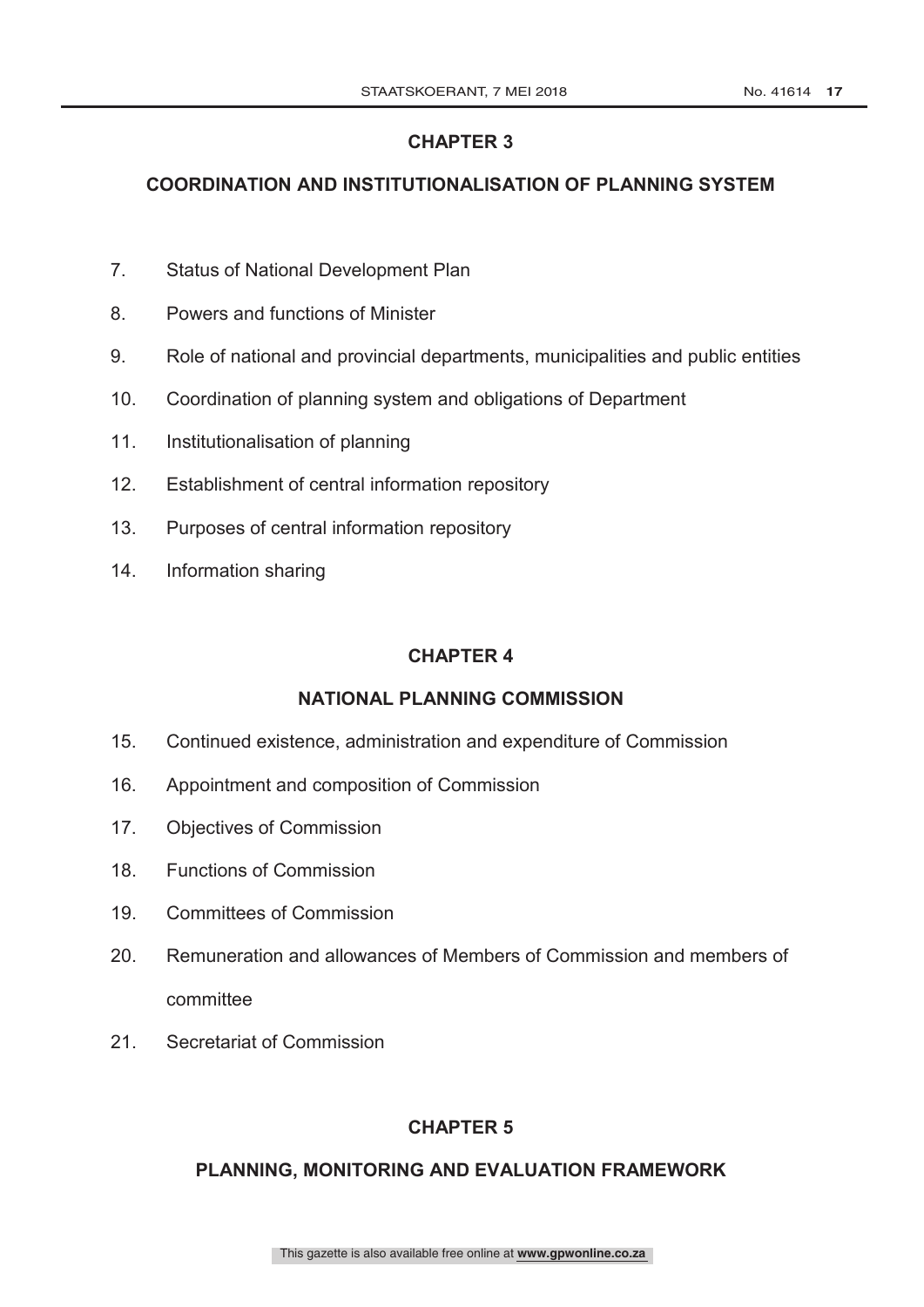- 22. National five-year plan
- 23. Monitoring and evaluation

### **ACCOUNTABILITY MANAGEMENT**

- 34. Measures to ensure accountability
- 25. Performance evaluation

### **CHAPTER 7**

## **GENERAL PROVISIONS**

- 26. Intervention support
- 27. Annual report
- 28 Regulations
- 29. Transitional provisions
- 30. Short title and commencement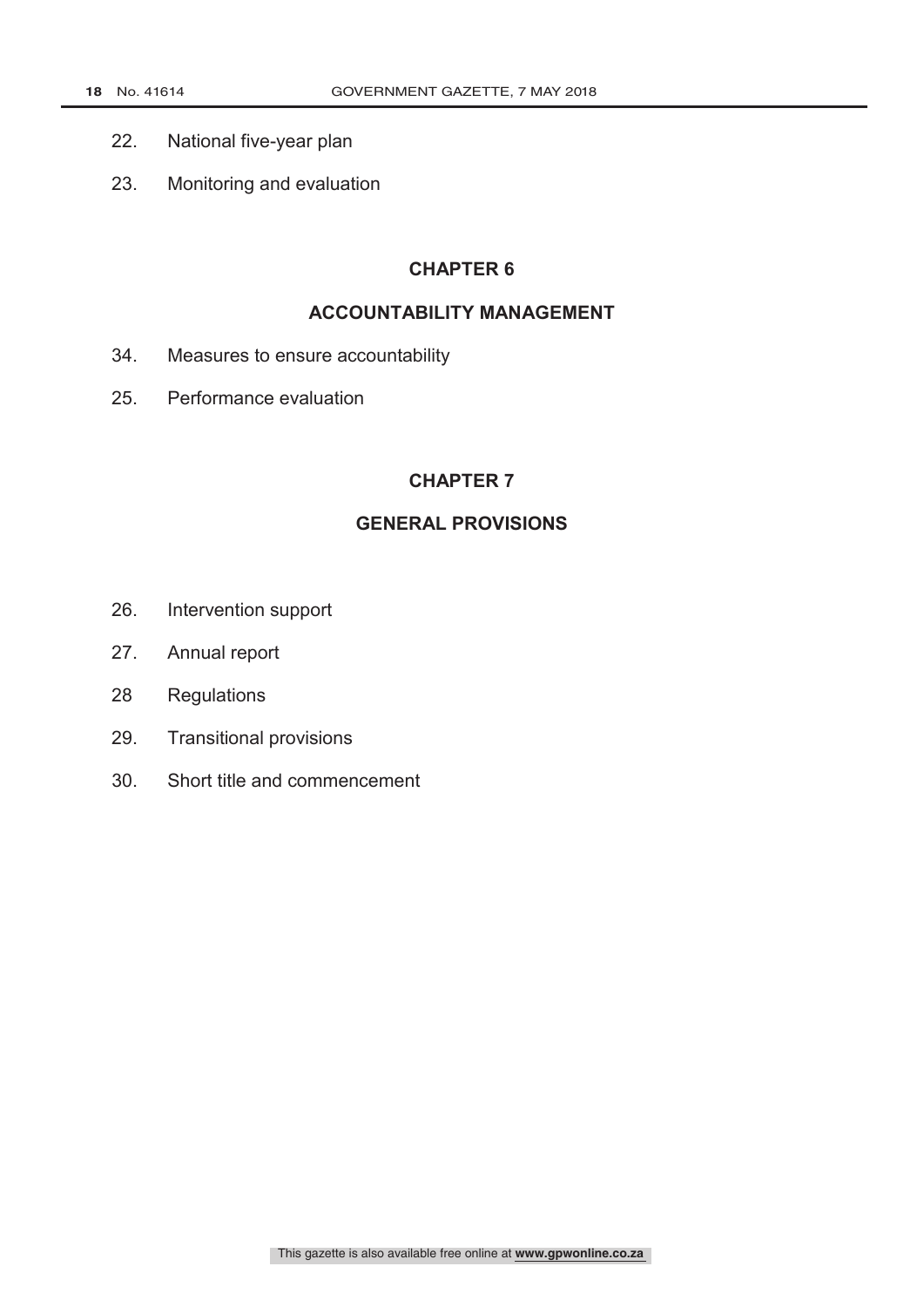### **DEFINITIONS, APPLICATION AND OBJECTS OF ACT**

### **Definitions**

**1.** In this Act, unless the context indicates otherwise—

**"Commission"** means the National Planning Commission referred to in section 15;

**"Constitution"** means the Constitution of the Republic of South Africa, 1996;

**"Department"** means the national Department responsible for planning, monitoring and evaluation;

**"evaluation"** means a systematic collection and objective analysis of evidence on public policies, programmes, projects, functions and organisations, to assess effectiveness and efficiency, as contemplated in Chapter 5;

**"former homeland"** means the former—

*(a)* Republic of Transkei, Bophuthatswana, Venda or Ciskei; or

*(b)* self-governing territory of Gazankulu, Kangwane, Kwandebele or Lebowa;

**"impact"** means the developmental results of achieving specific outcomes;

**"indicator"** means a specific measurement that tracks progress, or not, toward achieving an output, outcome or impact;

**"inputs"** means the resources required for the production of any output;

**"institutionalisation"** means developing and coordinating implementation of the planning, monitoring and evaluation systems;

**"member"** means a member of the Commission;

**"Minister"** means the Minister responsible for planning, monitoring and evaluation;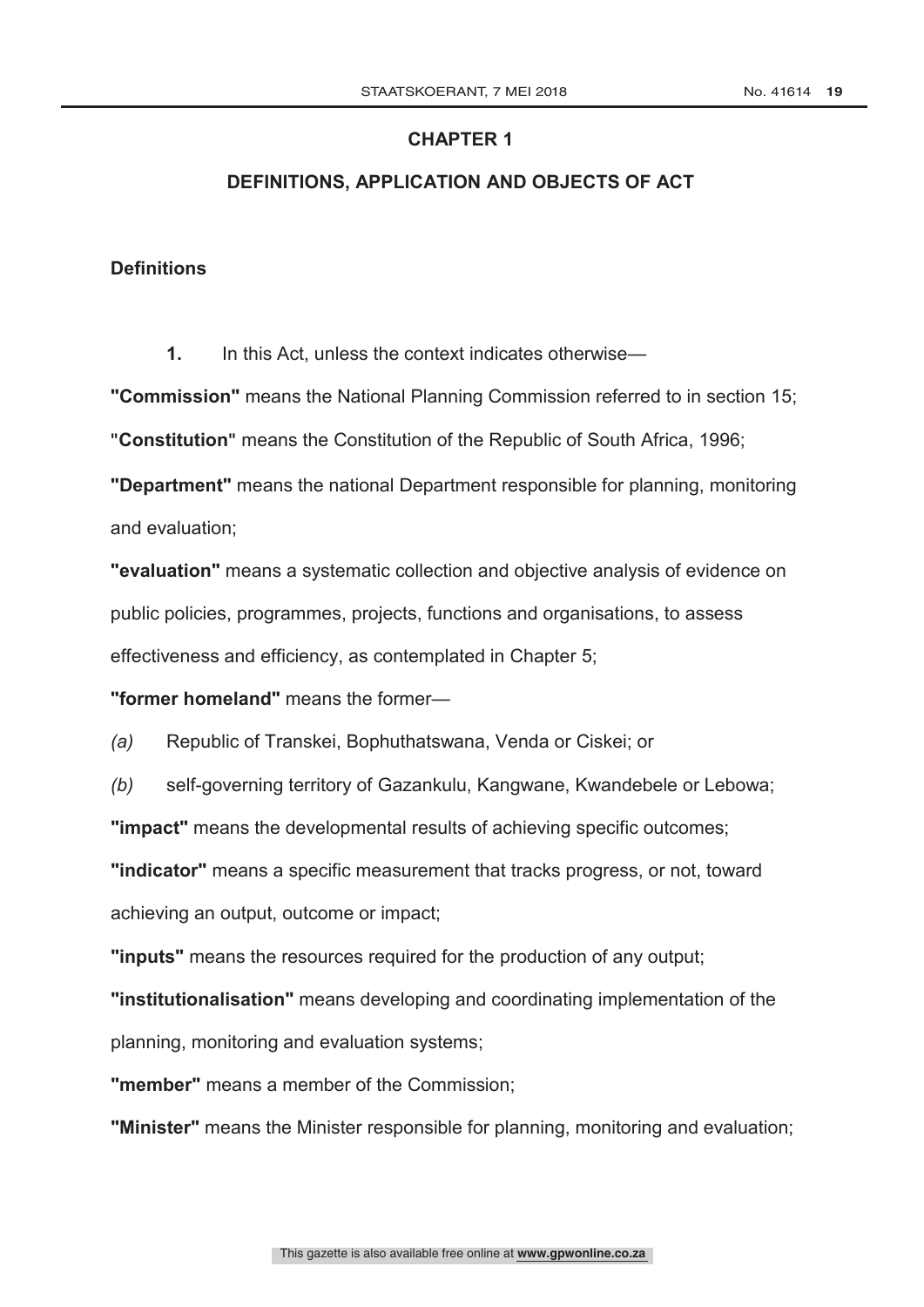**"monitoring"** includes the collection and analysis of data and reporting on activities, inputs, outputs, outcomes and impacts as well as external factors in a way that supports effective management, as contemplated in Chapter 5;

**"National Development Plan"** means the long-term plan and vision for the Republic referred to in section 7 and developed by the Commission;

**"organ of state"** means an organ of state as defined in section 239 of the Constitution;

**"outcome"** means the medium-term results for specific beneficiaries that are the consequences of achieving specific outputs;

**"output"** means the final products, or goods and services produced for delivery;

**"programme"** means a series of projects or activities that have common characteristics, and for which there are economies of scale in implementing as a programme, as opposed to implementing as separate discrete projects or activities, and that are implemented to achieve specific desired outcomes;

**"prescribe"** means prescribe by regulation in terms of this Act;

**"Public Finance Management Act"** means the Public Finance Management Act, 1999 (Act No. 1 of 1999);

**"Socio-Economic Impact Assessment System (SEIAS)"** means a uniquely designed methodology for assessing the social and economic impact of policies, legislation, regulations and other subordinate legislation in line with the national priorities; and

**"this Act"** includes the regulations made under this Act.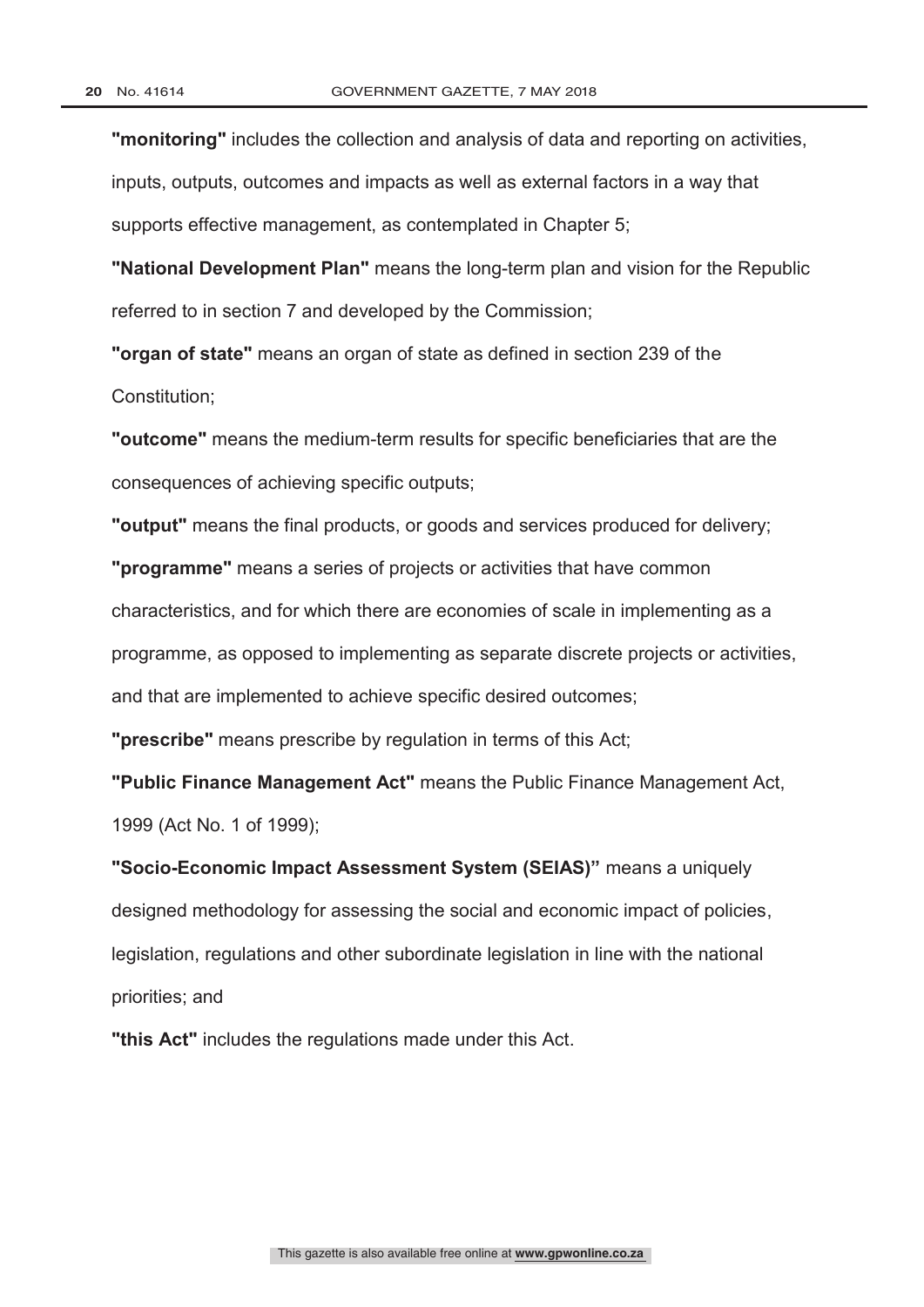## **Application of Act**

**2.** This Act applies to all government planning, development, monitoring and evaluation in the national, provincial and local spheres of government, including public entities, and is legislation enacted in terms of—

- *(a)* section 155(7) of the Constitution insofar as it relates to municipalities; and
- *(b)* section 44(2) of the Constitution insofar as it relates to provinces.

## **Objects of Act**

- **3.** The objects of this Act are to—
- *(a)* establish the National Development Plan as the primary long-term plan and vision that must guide all government planning in the Republic;
- *(b)* reaffirm the Department as the lead-coordinator of the integrated planning system for the whole of government;
- *(c)* institutionalise the planning system across government and to provide an institutional and legal context for planning across government;
- *(d)* ensure coordination, integration and alignment of planning between national, provincial and local spheres including public entities;
- *(e)* ensure that planning and budgetary decisions contribute to the government's development objectives;
- *(f)* provide for the systemic monitoring and evaluation of the implementation of the government's development objectives;
- *(g)* provide for the continued existence, composition and functions of the Commission;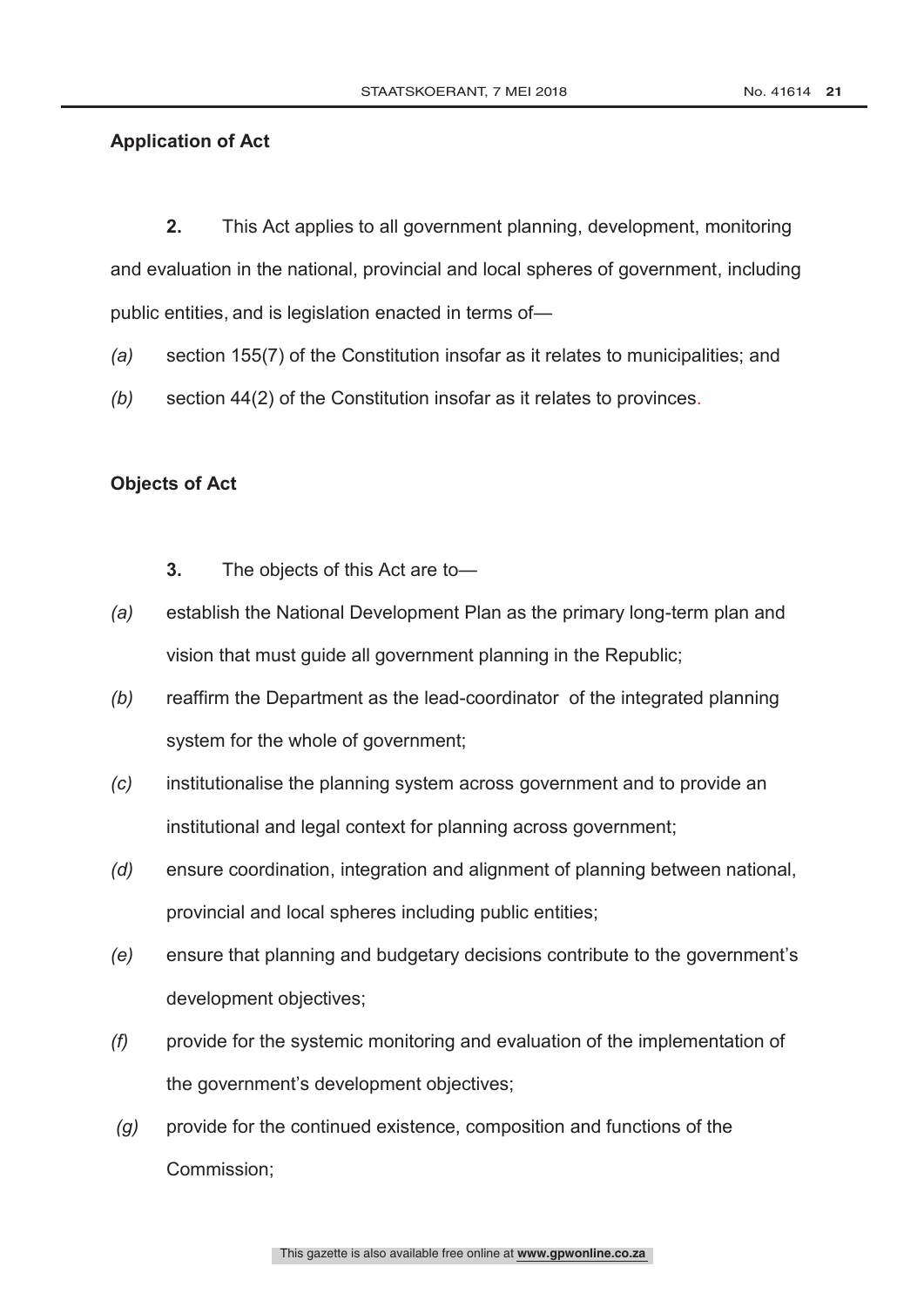- *(h)* ensure that government performance, as informed by the planning frameworks and specific plans, is properly monitored and evaluated;
- *(i)* to give effect to the obligations of the country emanating from global, continental, and regional development goals and frameworks to which South Africa is party, such as the United Nations, the African Union and Southern African Development Community ; and
- *(j)* provide for accountability measures and related interventions.

### **DEVELOPMENTAL PRINCIPLES AND NORMS AND STANDARDS**

#### **Application of developmental principles**

**4.** (1) The general principles set out in this Chapter apply to all organs of state responsible for planning and development in the Republic, and guide—

- *(a)* the preparation, adoption and implementation of any policy, legislation or framework concerning planning, monitoring and evaluation and development;
- *(b)* the compilation and adoption of any development plan;
- *(c)* the efficient, economic and sustainable use of resources to drive development; and
- *(d)* the performance of any function in terms of this Act or any other law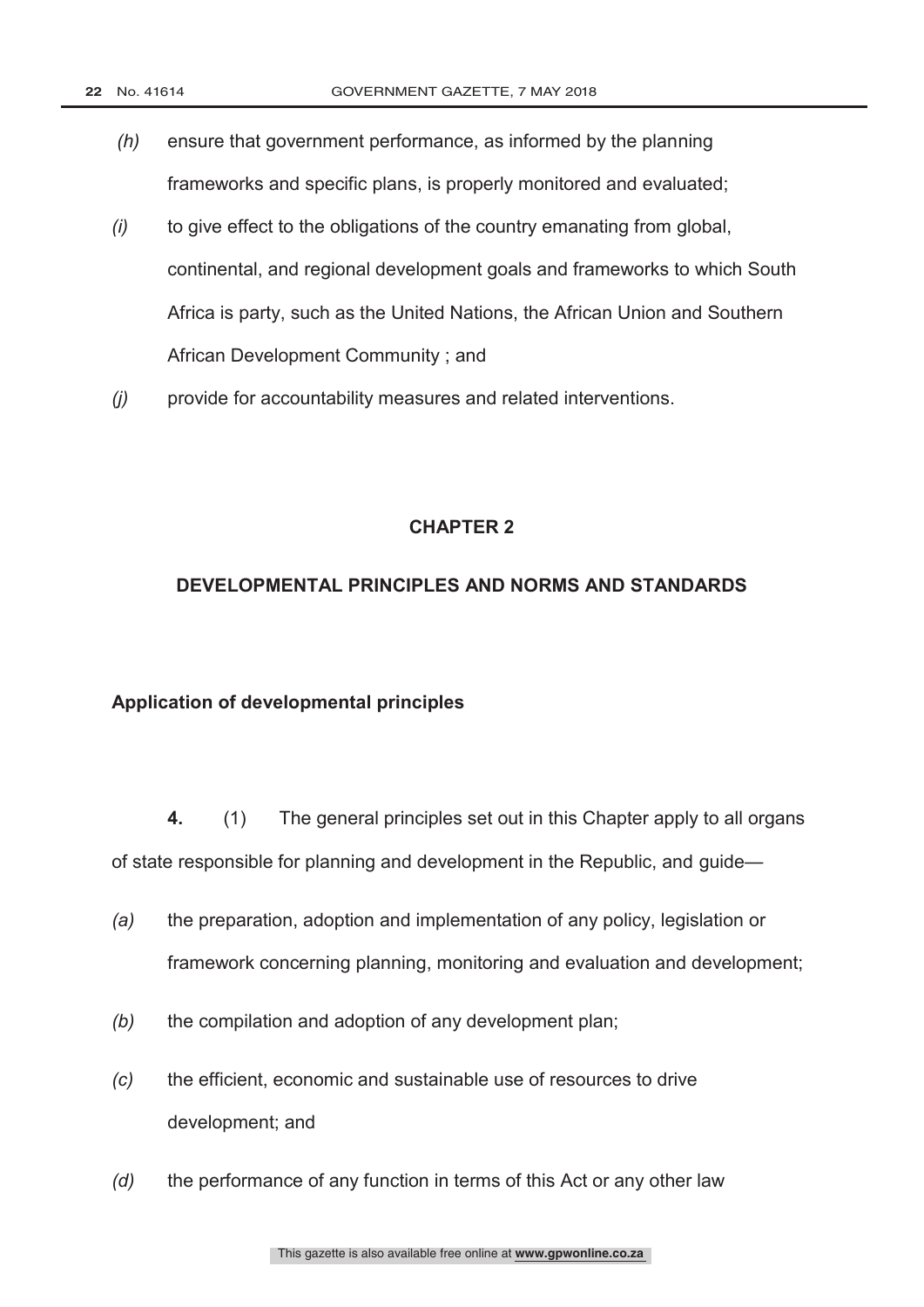(2) Notwithstanding the categorisation of principles in this section, all principles contained in this Act apply to all aspects of planning, monitoring and evaluation development.

### **Developmental principles**

**5.** The following principles apply to planning, monitoring and evaluation and development:

- *(a)* The developmental; principles applicable to spatial planning, land development and land use management, as provided for in section 7 of the Spatial Planning and Land Use Management Act, 2013 (Act No. 16 of 2013);
- *(b)* the setting of developmental priorities for government must be aimed at redressing past development imbalances;
- *(c)* developmental frameworks and policies in all spheres of government must prioritise addressing the inclusion of persons and areas that were previously excluded, with an emphasis on informal settlements, former homeland areas and areas characterised by widespread poverty and deprivation;
- *(d)* government plans must incorporate provisions that prioritise redressing the development of communities or persons disadvantaged by past racially discriminatory laws or practices;
- *(e)* government plans and development priorities must be within the fiscal, institutional and administrative means of the Republic;
- *(f)* government plans and developmental priorities must result in communities that are viable;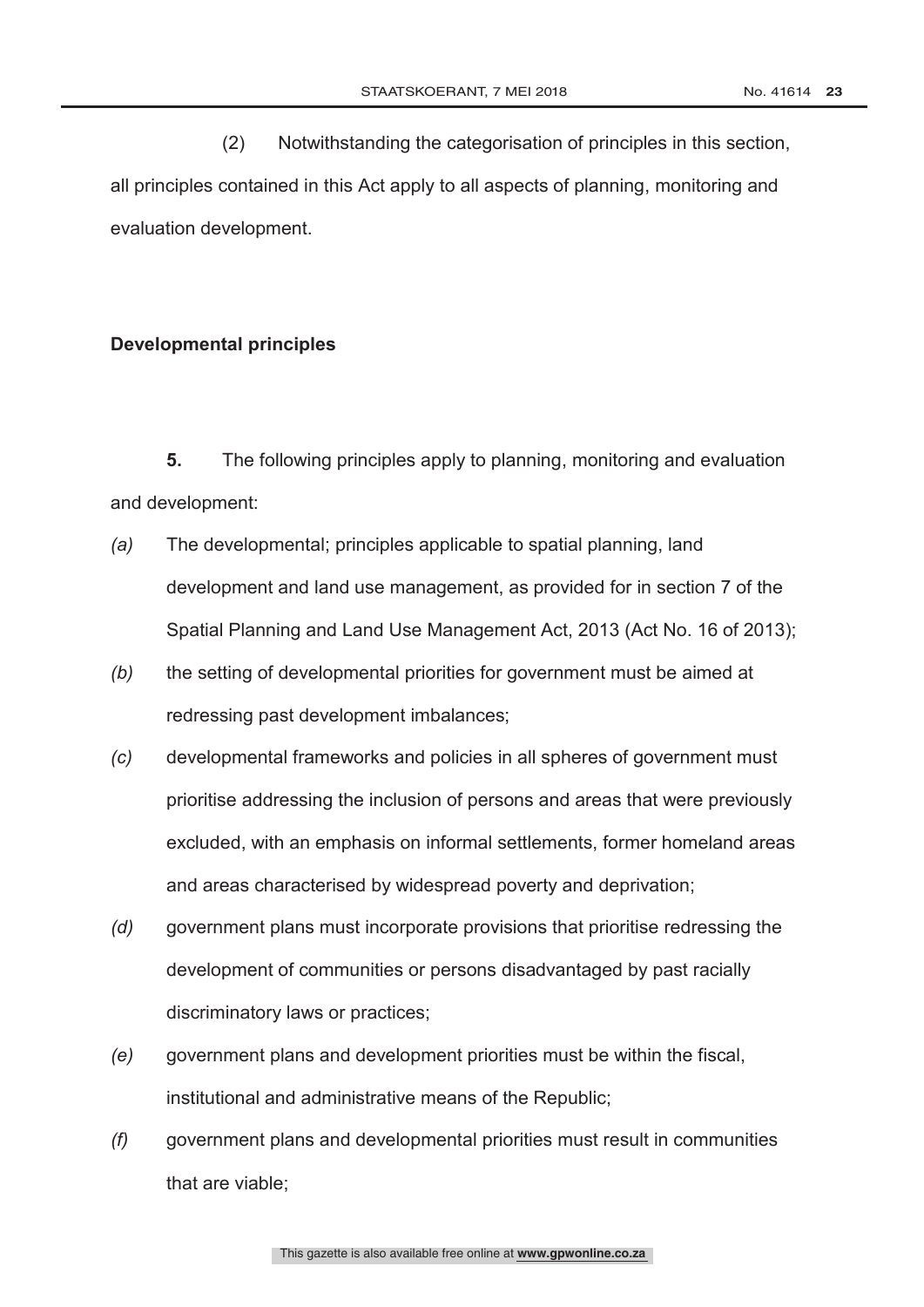- *(g)* government plans must ensure that decision-making procedures are designed to minimise negative financial, social, economic or environmental impacts;
- *(h)* all spheres of government must ensure an integrated approach to planning and development, that is guided by the national planning and developmental priorities, in accordance with this Act;
- *(i)* all government departments must provide their sector comments and comply with any other prescribed requirements during the preparation or amendment of the National Development Plan or other national plans and frameworks`;
- *(j)* the preparation and amendment of plans, policies and developmental priorities must include transparent processes of public participation that afford all parties the opportunity to provide comments on matters affecting them; and
- *(k)* policies, legislation and procedures must be clearly set out in order to inform and empower members of the public.

### **Norms and standards**

**6.** (1) The Minister must, after consultation with the Minister of Finance and organs of state in the national sphere of government, provincial governments and municipalities, prescribe norms and standards for planning, monitoring and evaluation and development that are consistent with this Act, the Promotion of Administrative Justice Act, 2000 (Act No. 3 of 2000), and the Intergovernmental Relations Framework Act, 2005 (Act No. 13 of 2005).

- (2) The norms and standards must—
- *(a)* reflect the national policy and national development priorities;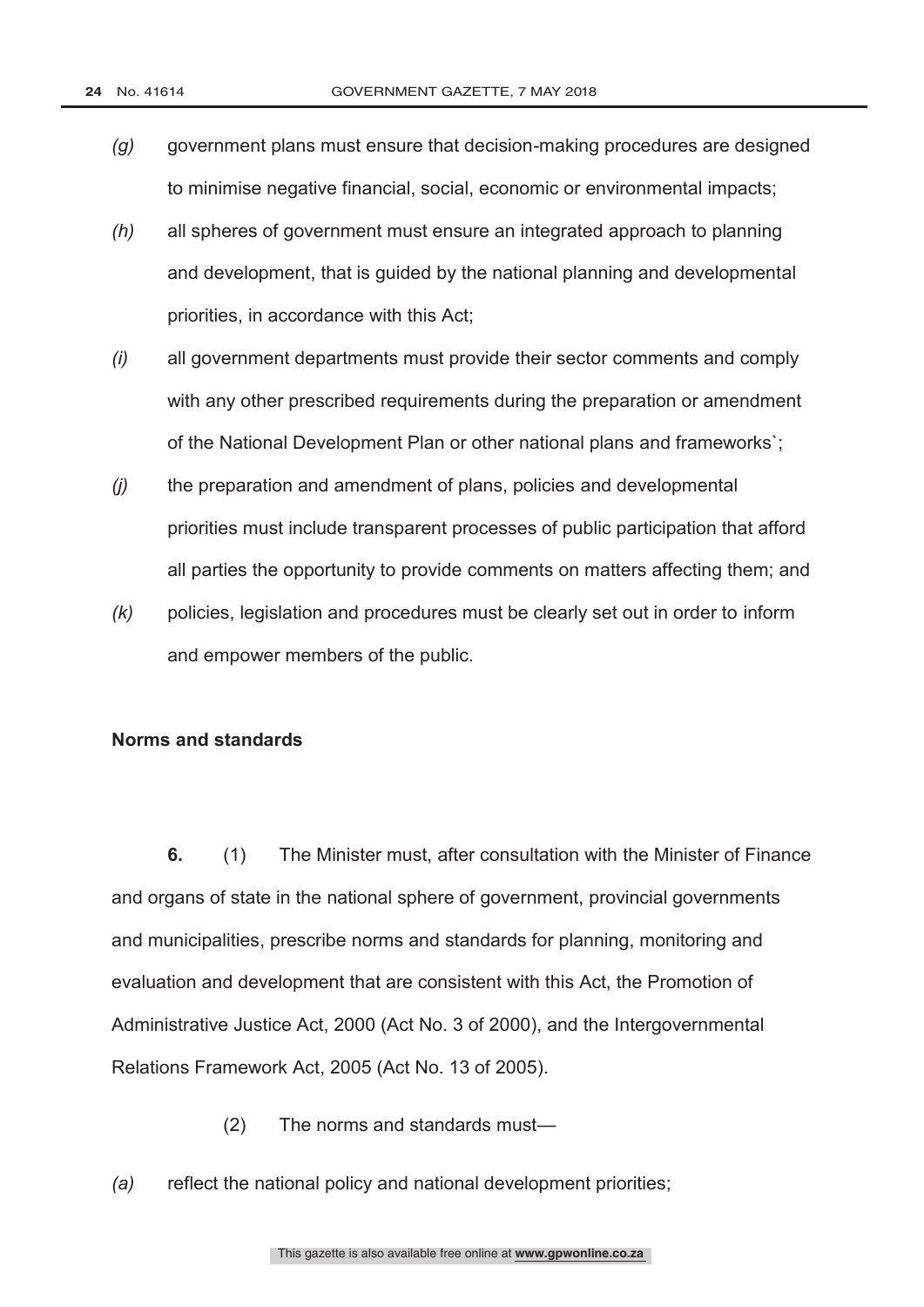- *(b)* promote social inclusion, spatial equity, desirable settlement patterns, rural revitalisation, urban regeneration and sustainable development within the Republic;
- *(c)* ensure that planning, monitoring and evaluation processes and development timeframes are efficient and effective;
- *(d)* include—
	- (i) a report on, and an analysis of, existing development patterns;
	- (ii) a framework for desired development patterns; and
	- (iii) existing and future plans, programmes and projects relative to key sectors of the economy and society;
- *(e)* where appropriate, differentiate between geographic areas and development needs; and
- *(f)* provide for the effective monitoring and evaluation of compliance with, and enforcement of, this Act.

(3) The Minister may, in consultation with, or at the request of, another Minister responsible for a development or planning function and after public consultation, prescribe norms and standards to guide the relevant sectoral development or plans.

- (4) The Minister may—
- *(a)* issue practice notes on the interpretation of the norms and standards contemplated in subsection (1) and their practical application in relation to different categories of planning and development; and
- *(b)* where the norms and standards contemplated in subsection (1) or practice notes contemplated in paragraph *(a)* are not adhered to, issue specific directives in any specific case.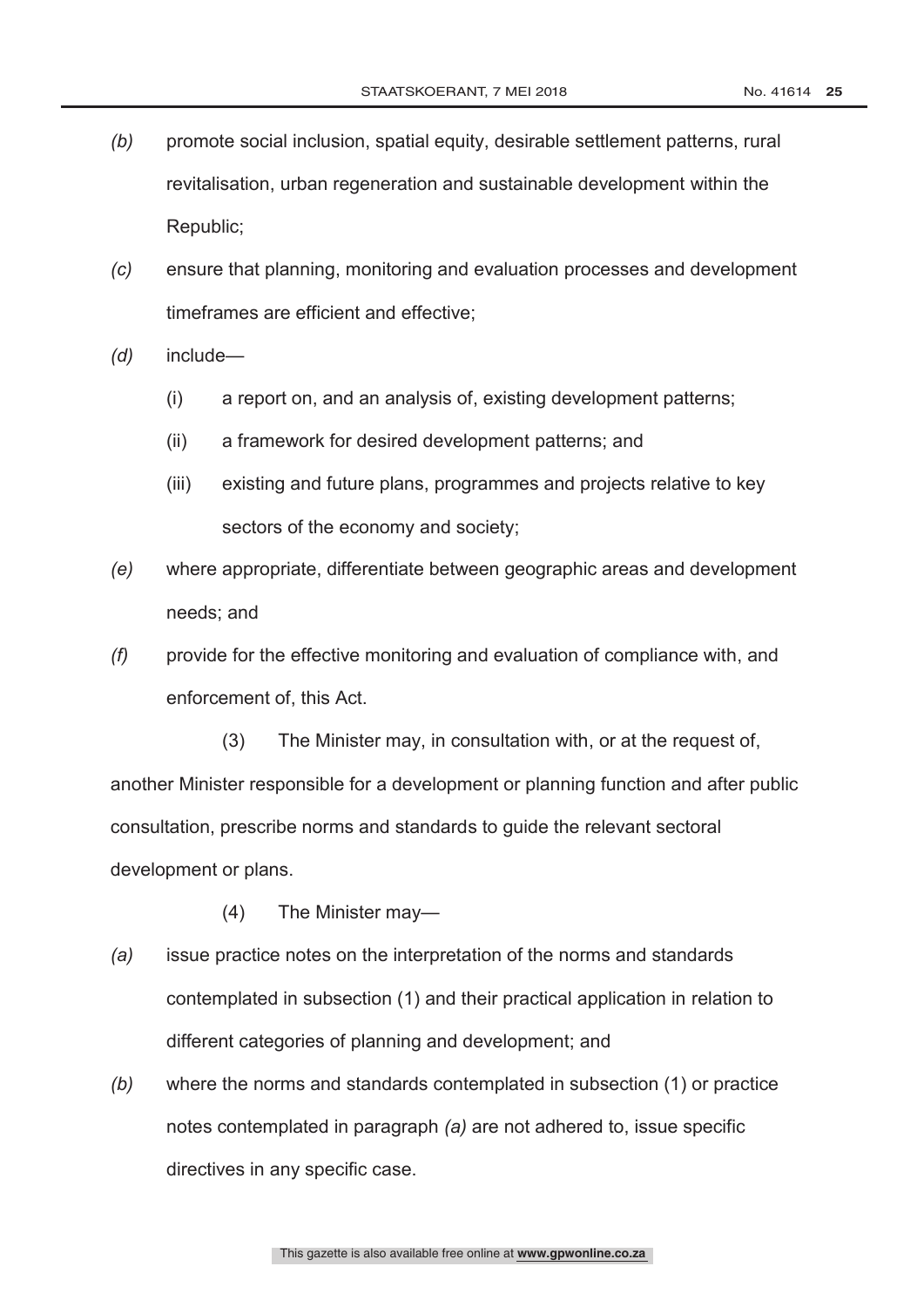## **COORDINATION AND INSTITUTIONALISATION OF PLANNING SYSTEM**

#### **Status of National Development Plan**

**7.** The National Development Plan in existence at the commencement of

*(a)* is a multi-year plan that conveys the primary long-term vision for the Republic and must guide all government planning and development;

this Act, as developed by the Commission and as updated from time to time—

- *(b)* sets out a common set of objectives, actions and priorities to drive growth and development over the long-term; and
- *(c)* applies to all organs of state and must be implemented in all government planning.

### **Powers and functions of Minister**

**8.** (1) The Minister must advise the President with regard to all matters pertaining to the National Development Plan, planning and development in the Republic.

(2) The Minister is the chairperson of the Commission and must carry out such functions and duties conferred upon or assigned to him or her by or under this Act or any other law.

(3) Without derogating from the generality of subsection (2), the Minister must—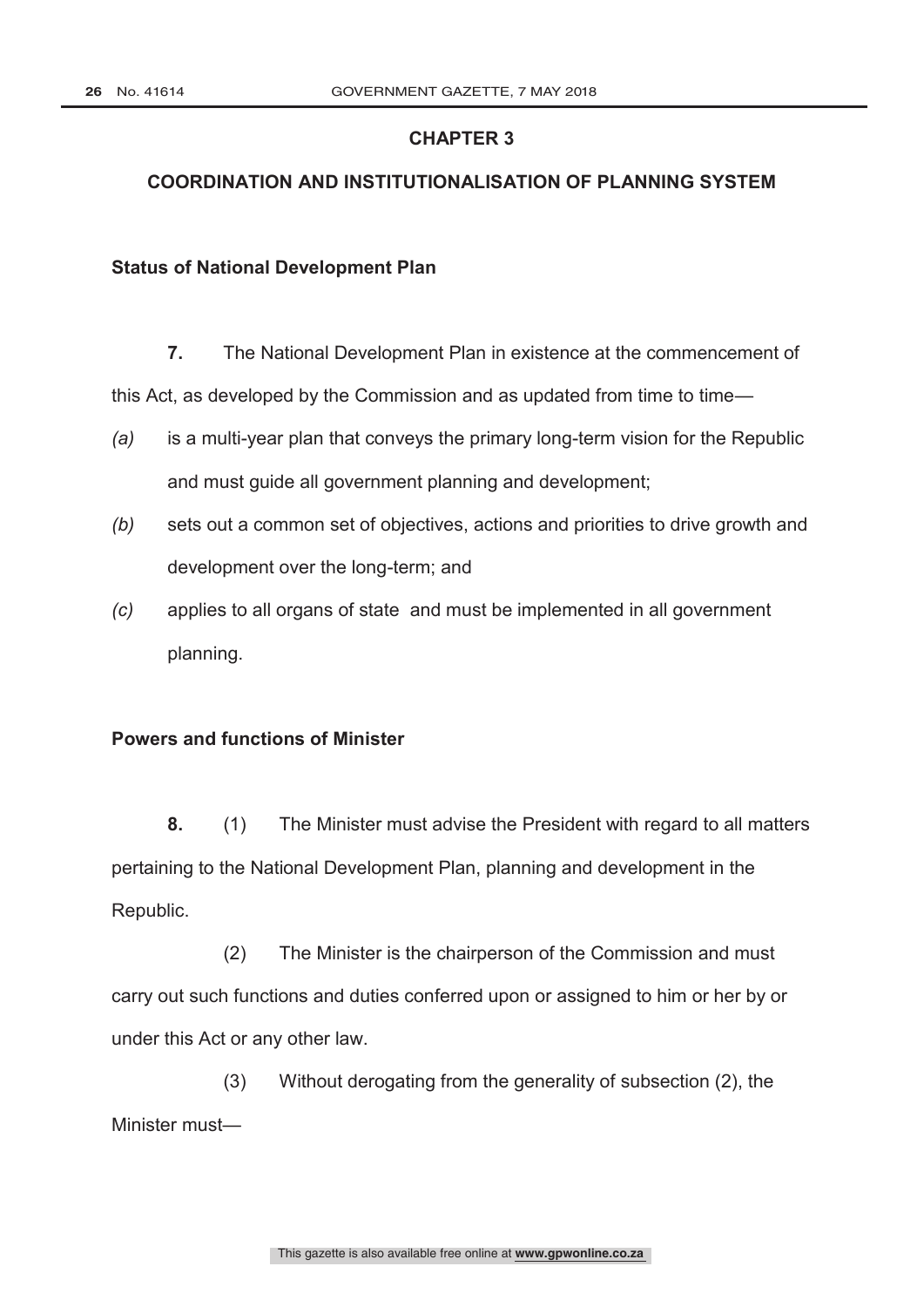- *(a)* table, for the approval of the Cabinet, the National Development Plan and any other short-term, medium-term or long-term development plan, to which the plans of all three spheres of Government must be aligned;
- *(b)* report to the Cabinet at regular intervals, which may not be more than six months, on the progress being made with regard to the implementation of the National Development Plan and, where necessary, to recommend—
	- (i) measures to ensure implementation of the National Development Plan; and
	- (ii) consequences for any lack of progress relating to the implementation of the National Development Plan;

*(c)* annually in consultation with the Minister of Finance develop a budget prioritisation framework in order to guide the allocation of resources to organs of state in the national sphere of government:

- *(d)* annually give input to the Minister of Finance in the preparation of the budget on—
	- (i) the status of the economy and the possible macro-economic interventions;
	- (ii) its alignment with the National Development Plan; and
	- (ii) the proposed capital and development projects and programmes and related expenditure;
- *(e)* liaise with the private sector, organised labour and civil society organisations with the view to promote partnership in the pursuance of the National Development Plan;
- *(f)* request any relevant information from any government department, institution or agency which is necessary to fulfil the mandate of the Commission; and
- *(g)* ensure the implementation of the National Development Plan.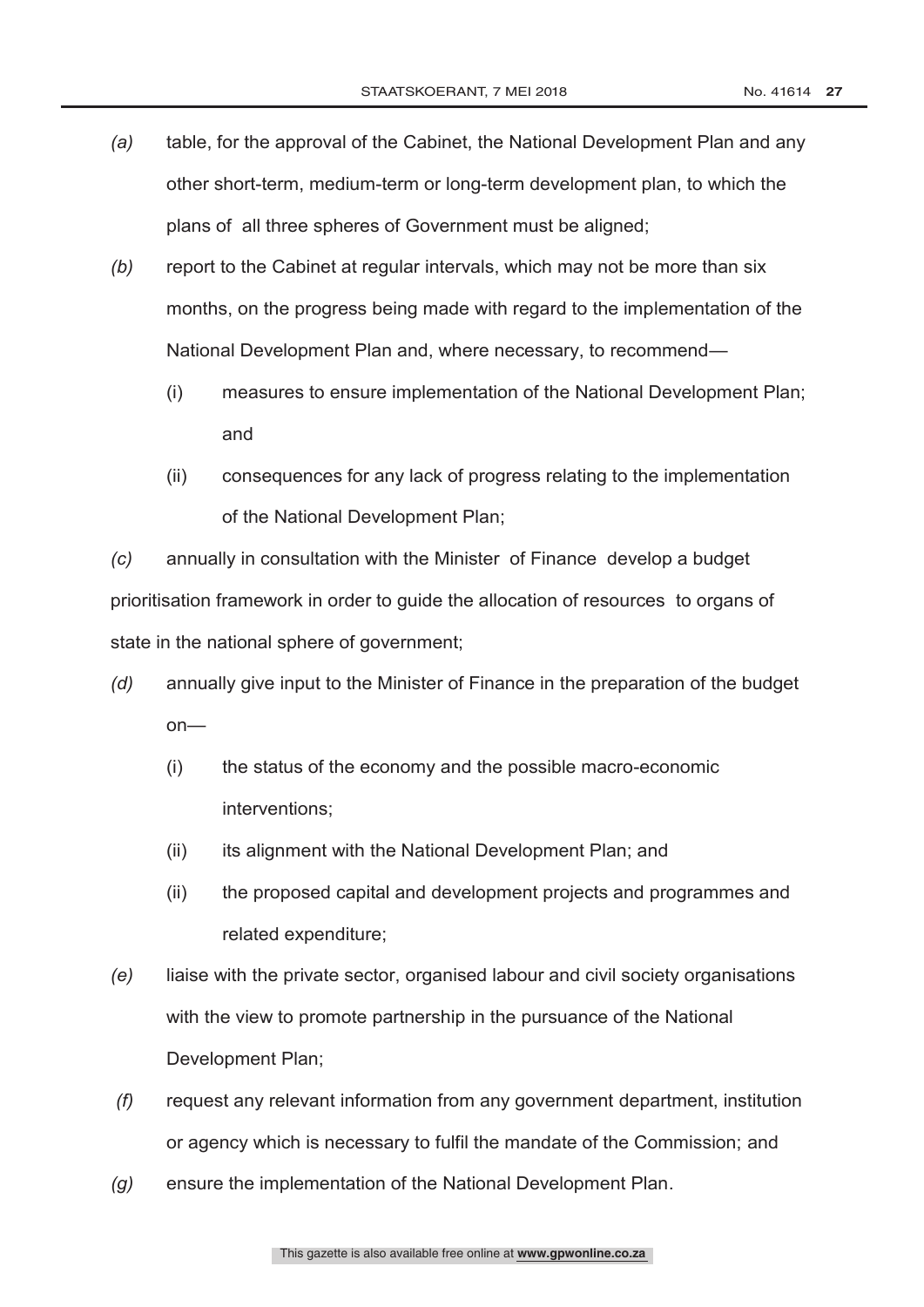### **Role of national and provincial departments, municipalities and public entities**

**9.** (1) All national and provincial departments, including municipalities must―

- *(a)* identify and give effect to key priorities in areas such as socio-economic development and spatial transformation through national, provincial and local development strategies; and
- *(b)* integrate into their plans, the National Development Plan and its objectives and targets, priorities and sectoral or related plans.
- (2) Municipalities must in the development of their Integrated Development Plans ensure alignment with national and relevant provincial plans.

(3) Public entities must develop plans aligned with the National Development Plan priorities.

### **Coordination of planning system and obligations of Department**

**10.** (1) The Department is responsible for the coordination of the planning system in the Republic.

- (2) The Department must—
- *(a)* provide administrative support to the Commission;
- *(b)* inform and guide all government policy and legislation by ensuring the development of coherent and constitutionally sound national policy and providing comments on policy and legislation developed by other government departments;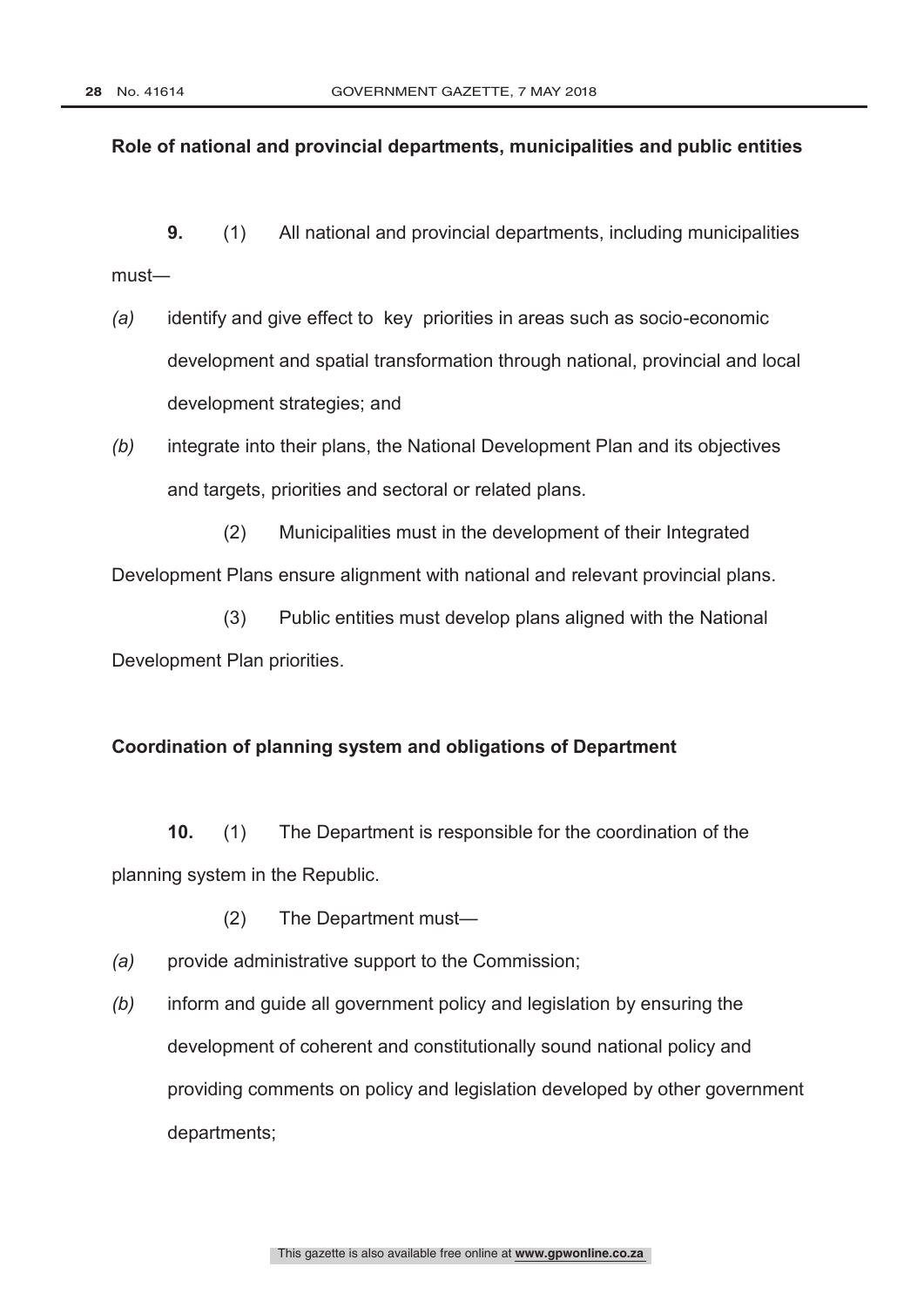- *(c)* inform and guide the planning processes in all spheres of government in accordance with this Act;
- *(d)* engage with all national organs of state, provinces and municipalities to ensure coordination on key development priorities;
- *(e)* analyse and disaggregate trends and data, including statistical information, in order to inform planning processes across all spheres of government;
- *(f)* ensure coherence in the spatial planning system and alignment of spatial priorities across sectors in the Republic;
- *(g)* review and provide comments on a policy, legislation or plan in any sphere of government to ensure consistency with the National Development Plan;
- *(h)* ensure the achievement of alignment in planning throughout government; and
- *(i)* ensure the implementation of the National Development Plan by all of government and its inclusion in the plans of all three spheres of government.

### **Institutionalisation of planning**

**11.** (1) The Department must—

- *(a)* ensure the institutionalisation of planning in the Republic by strengthening and developing the institutional, technical and administrative aspects of planning in order to achieve a more coordinated and responsive government;
- *(b)* ensure that the government is effective in promoting structural changes required for more inclusive growth, developing the Republic's human resources base and engendering a stronger democracy;
- *(c)* ensure that the planning system serves the Republic's developmental objectives; and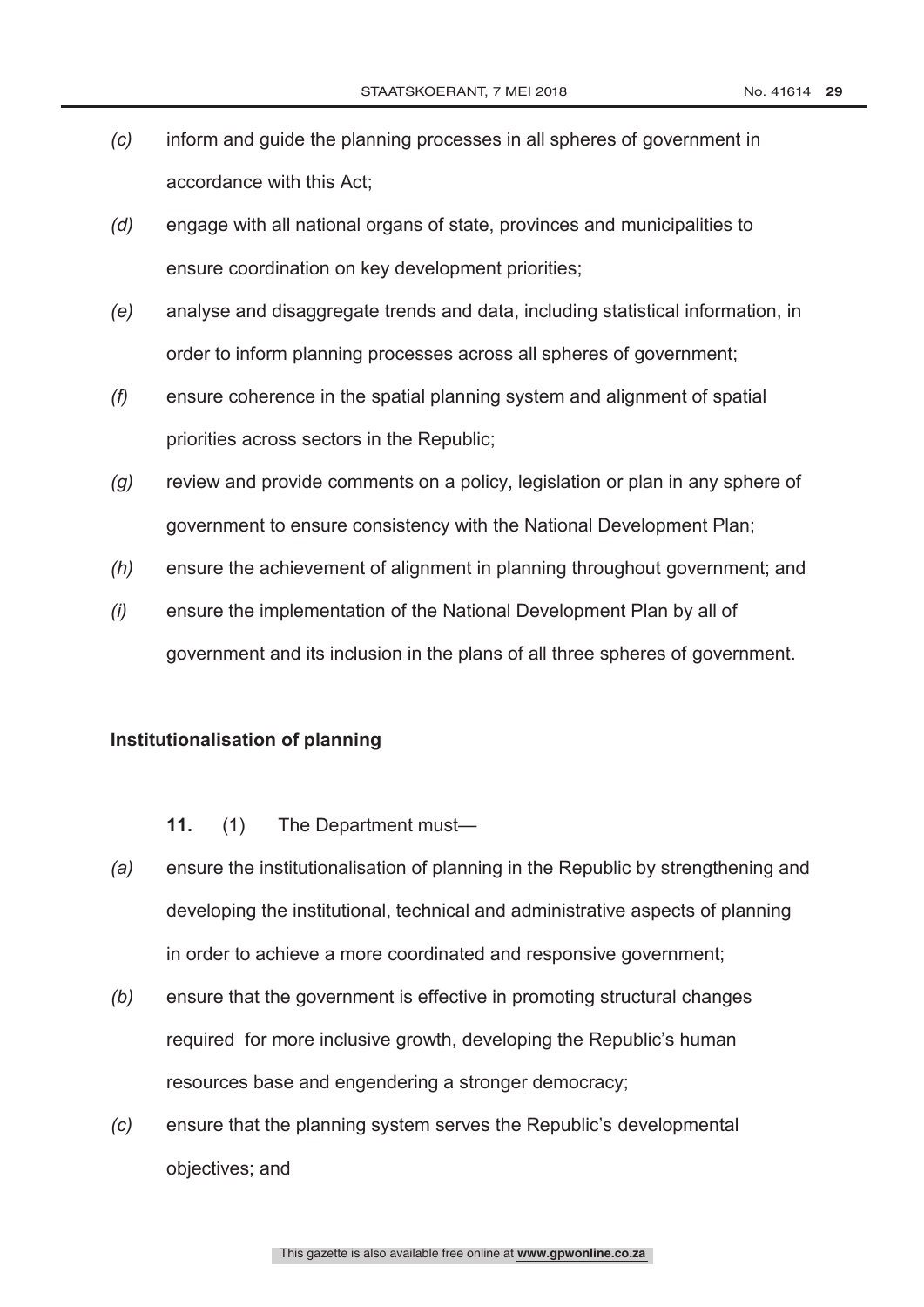*(d)* promote a stronger and more defined developmental focus in all the three spheres of government.

(2) The Minister may prescribe norms and standards to foster the institutionalisation of planning in all three spheres of Government.

### **Establishment of central information repository**

**12.** (1) The Director-General of the Department must establish and maintain a central information repository which must—

- *(a)* serve as a source of prescribed information relating to planning, monitoring and evaluation emanating from all organs of state;
- *(b)* provide linkages, in the prescribed manner, to data points or information centres in organs of states or research institutions determined by the Minister by notice in the *Gazette*;
- *(c)* support the sharing and dissemination of information rele vant to the National Development Plan;
- *(d)* allow for the uploading of prescribed information from any organ of state or institution contemplated in paragraph *(b)*;
- *(e)* enable authorised organs of state or institutions contemplated in paragraph *(b)* to download, in the prescribed manner, information for purposes relating to research, planning, monitoring and evaluation;
- *(f)* store the information contemplated in paragraph *(a)*
	- (i) in a structured manner which is accessible according to specific criteria to enable its easy access, analysis and dissemination;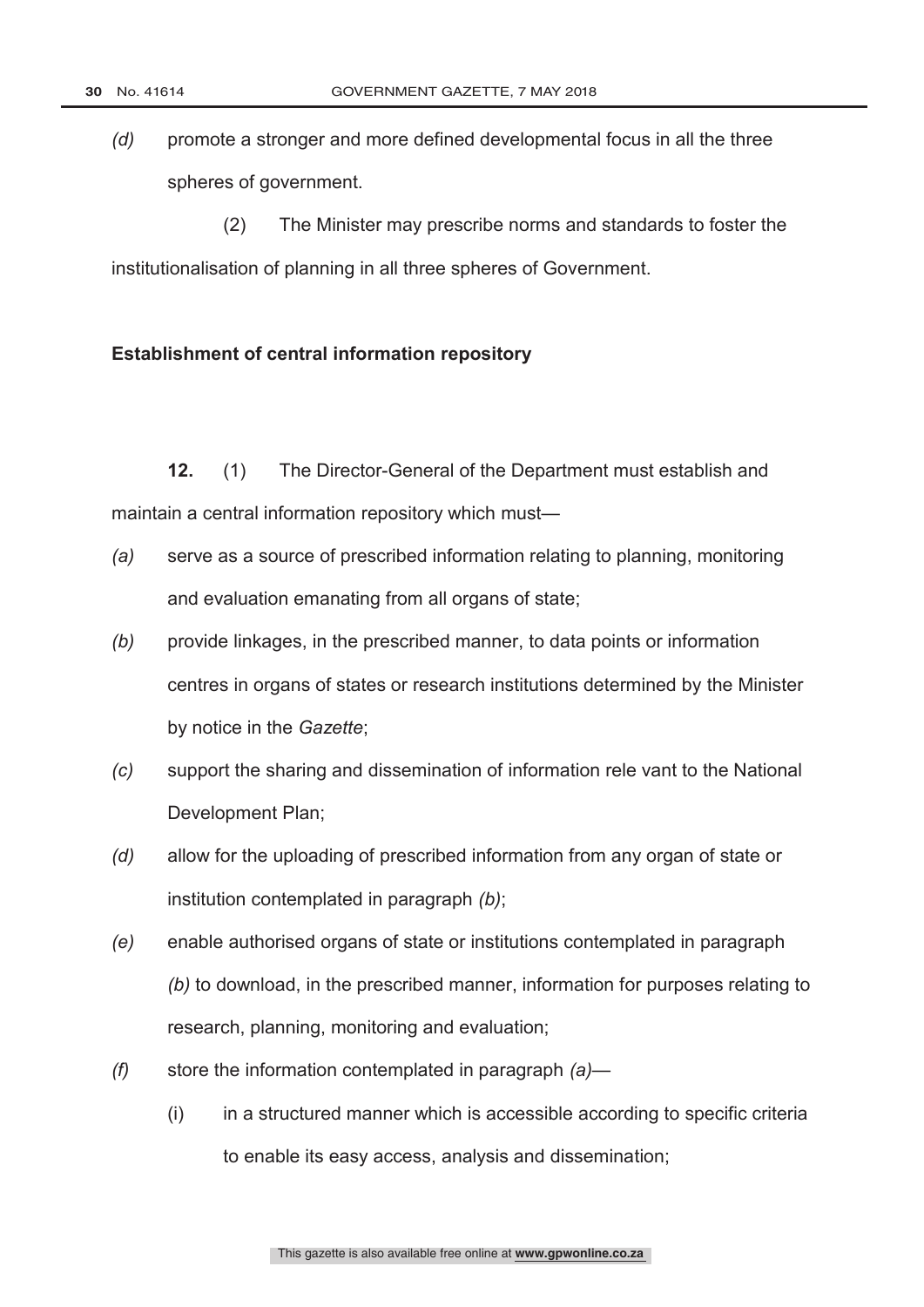- (ii) without reference to any information that may identify any natural person to whom it refers;
- (iii) in such manner that it cannot—
	- *(aa)* be used or manipulated by a reasonably foreseeable method to identify any natural person to whom it refers; or
	- *(bb)* be linked by a reasonably foreseeable method to other information that identifies any natural person to whom it refers; and
- *(g)* contain appropriate measures to secure the integrity, accuracy and completeness of the information stored on it and prevent—
	- (i) loss of, damage to, or unauthorised destruction of, that information; and
	- (ii) unlawful access to, or processing of, that information.
		- (2) The Director-General must, within six months of the

commencement of this section, develop standard operating procedures regarding—

- *(a)* access to the repository contemplated in subsection (1); and
- (b) the implementation of appropriate safety measures to protect the integrity, accuracy and completeness of the information contained on the repository.

(3) The Minister must, within 12 months of the commencement of this section, prescribe standard data protocols and standards for data and statistics to enable the interoperability of systems and standardisation of data.

#### **Purposes of central information repository**

**13.** The purposes of the central information repository are—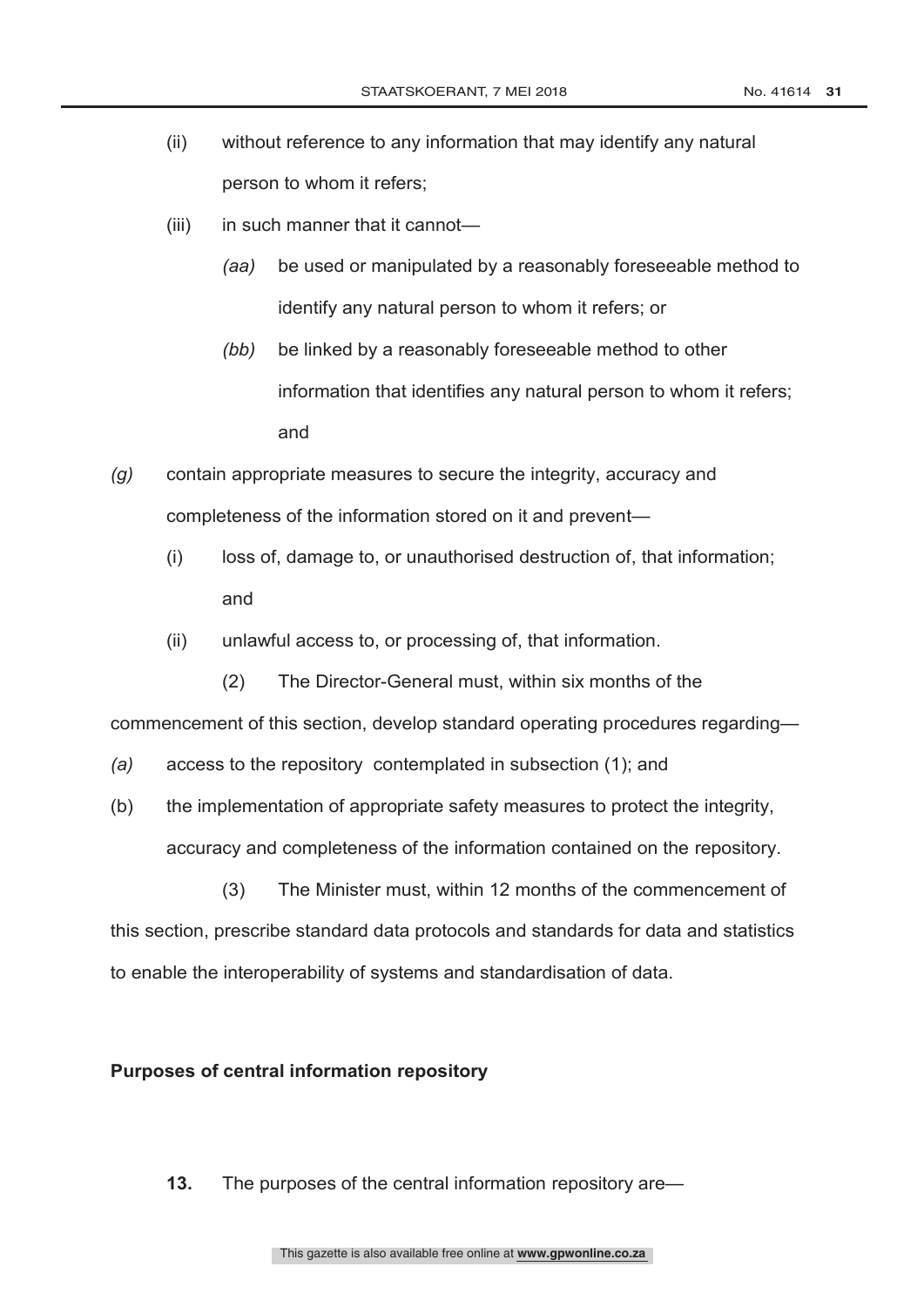- *(a)* to ensure that planning, monitoring and evaluation is evidence-based and informed by research and analysis;
- *(b)* to collect data to assist in relation to planning, monitoring and evaluation and for research purposes;
- *(c)* to be a repository of all planning, monitoring and evaluation information in the Republic;
- *(d)* to enable forecasting and modelling to be employed in planning, monitoring and evaluation; and
- *(e)* to enable the production of maps and creation of models for future scenarios based on research and analysis, including forward planning and spatial planning.

#### **Information sharing**

**14.** (1) Each organ of state or institution contemplated in section 12(1)*(b)* must, in the prescribed manner and at the prescribed intervals, upload or submit to the central information repository the prescribed information kept by that organ of state or institution.

(2) The Head of each organ of state or institution contemplated in subsection (1), must take appropriate legislative and other measures to create an enabling environment to ensure that the sharing of information contemplated in section 12(1)*(c)* is possible.

(3) The Department may enter into written agreements with any organ of state or institution contemplated in section 12(1)*(b)* with regard to the sharing of information as contemplated in that section.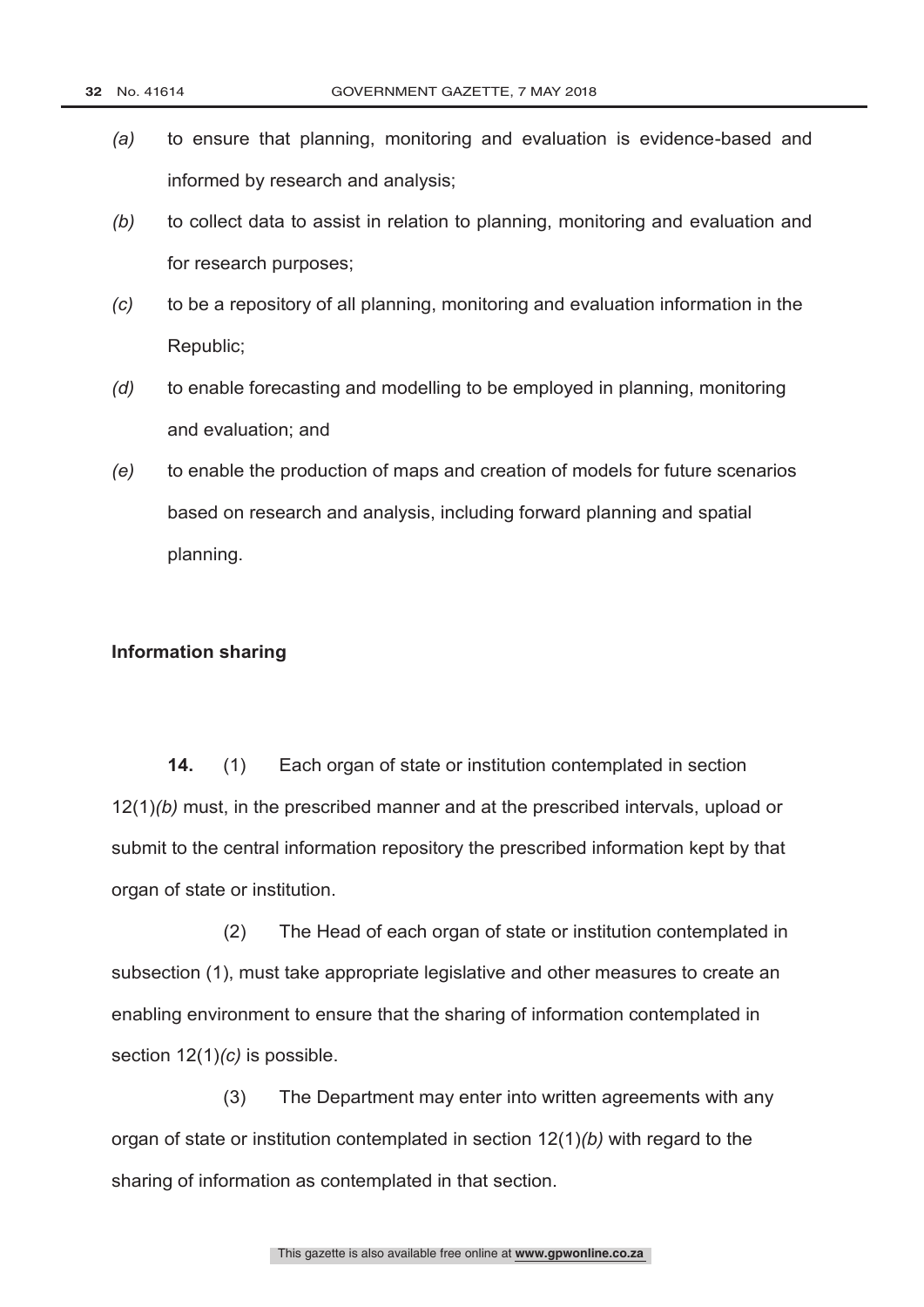### **NATIONAL PLANNING COMMISSION**

### **Continued existence of Commission**

**15.** (1) The National Planning Commission established by the President which exists when this Act takes effect, continues to exist.

(2) The Commission is the apex national planning body in the Republic.

(3) The expenditure incidental to the exercise or performance of the powers and duties of the Commission, including its Secretariat, must be defrayed from moneys appropriated by Parliament for that purpose.

### **Appointment and composition of Commission**

**16.** (1) The Commission consists of—

- *(a)* the Minister as chairperson of the Commission; and
- *(b)* no fewer than 10 and no more than 25 members appointed by the President.

(2) Before appointing the members contemplated in subsection (1)*(b)* the Presidency must through the media invite nominations of suitably qualified persons for appointment by the President.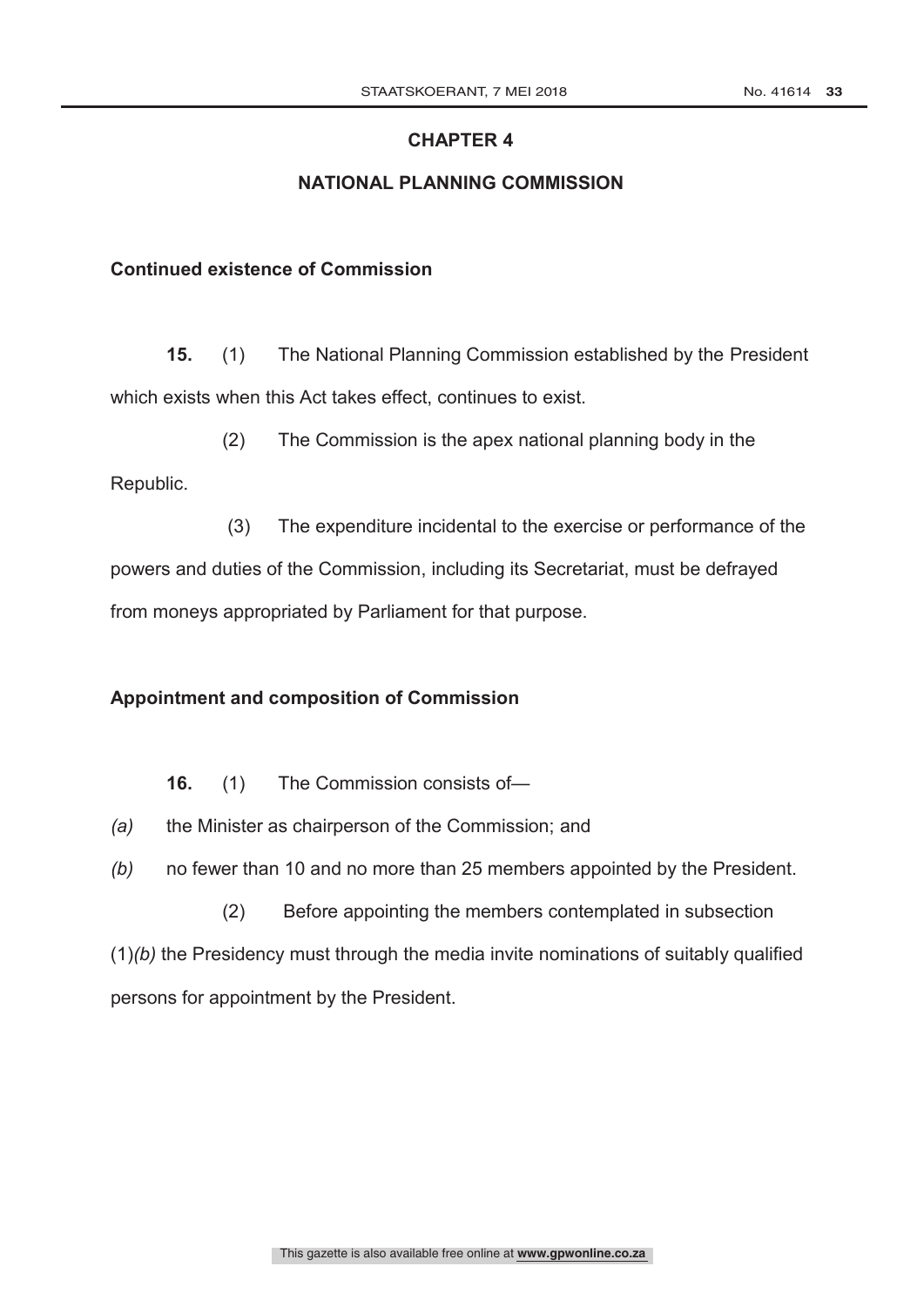(3) The members of the Commission contemplated in subsection

(1)*(b)* must, when viewed collectively, comprise of persons with expertise and practical experience in the fields, including but not limited to—

- (a) spatial planning, urban planning , regional planning and town planning;
- *(b)* economic development , industrial development , infrastructure and resource development;
- *(c)* provincial and local government;
- *(d)* agriculture, rural development and land use management;
- *(e)* information and communications technology;
- *(f)* finance and business development;
- *(g)* skills development, education and training;
- *(h)* social policy, public policy and governance;
- *(i)* innovation and research;
- *(j)* gender expertise, including gender planning and gender budgeting; and
- *(k)* community and youth development.
- (4) A member referred to in subsection (1)*(b)*, holds office for a term of five years and is on the expiry of his or her term, eligible for reappointment.

#### **Objectives of Commission**

- **17.** The objectives of the Commission are to—
- *(a)* advise on the implementation of the National Development Plan;
- *(b)* spearhead the identification of the Republic's developmental objectives;
- *(c)* deepen planning practice in the whole of government;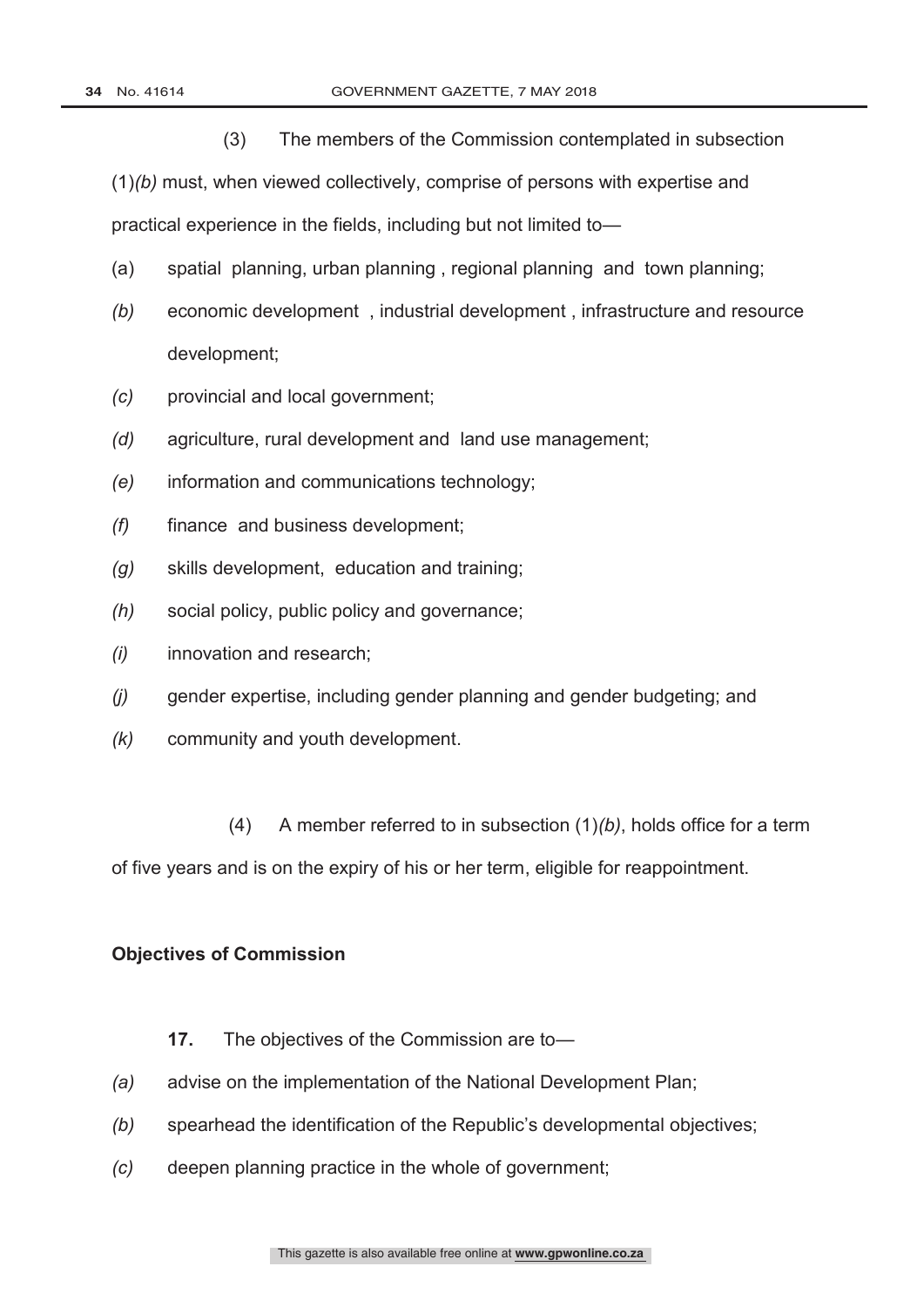- *(d)* update the National Development Plan, where necessary, and develop and update other short-term, medium-term and long-term national development plans, for the approval of the Cabinet;
- *(e)* develop monitoring and evaluation mechanisms to ensure the effective implementation of the National Development Plan;
- *(f)* coordinate the implementation of the National Development Plan to ensure consistency between the national, provincial and local spheres of government;
- *(g)* evaluate the effectiveness of Government's implementation of the National Development Plan; and
- *(h)* make recommendations on strengthening the implementation of the National Development Plan for the approval of the Cabinet.

### **Functions of Commission**

- **18.** The functions of the Commission are to—
- *(a)* update the National Development Plan as required and advise on its implementation;
- *(b)* collaborate with the Minister to ensure the implementation of the National Development Plan by all spheres of government;
- *(c)* coordinate the development of overarching plans that elevate key national priorities in respect of all spheres of government;
- *(d)* provide strategic direction to inform planning in government;
- *(e)* bring key stakeholders together and build consensus with regard to the implementation of the National Development Plan;
- *(f)* inform public discourse and build broad public support through developing and disseminating new ideas;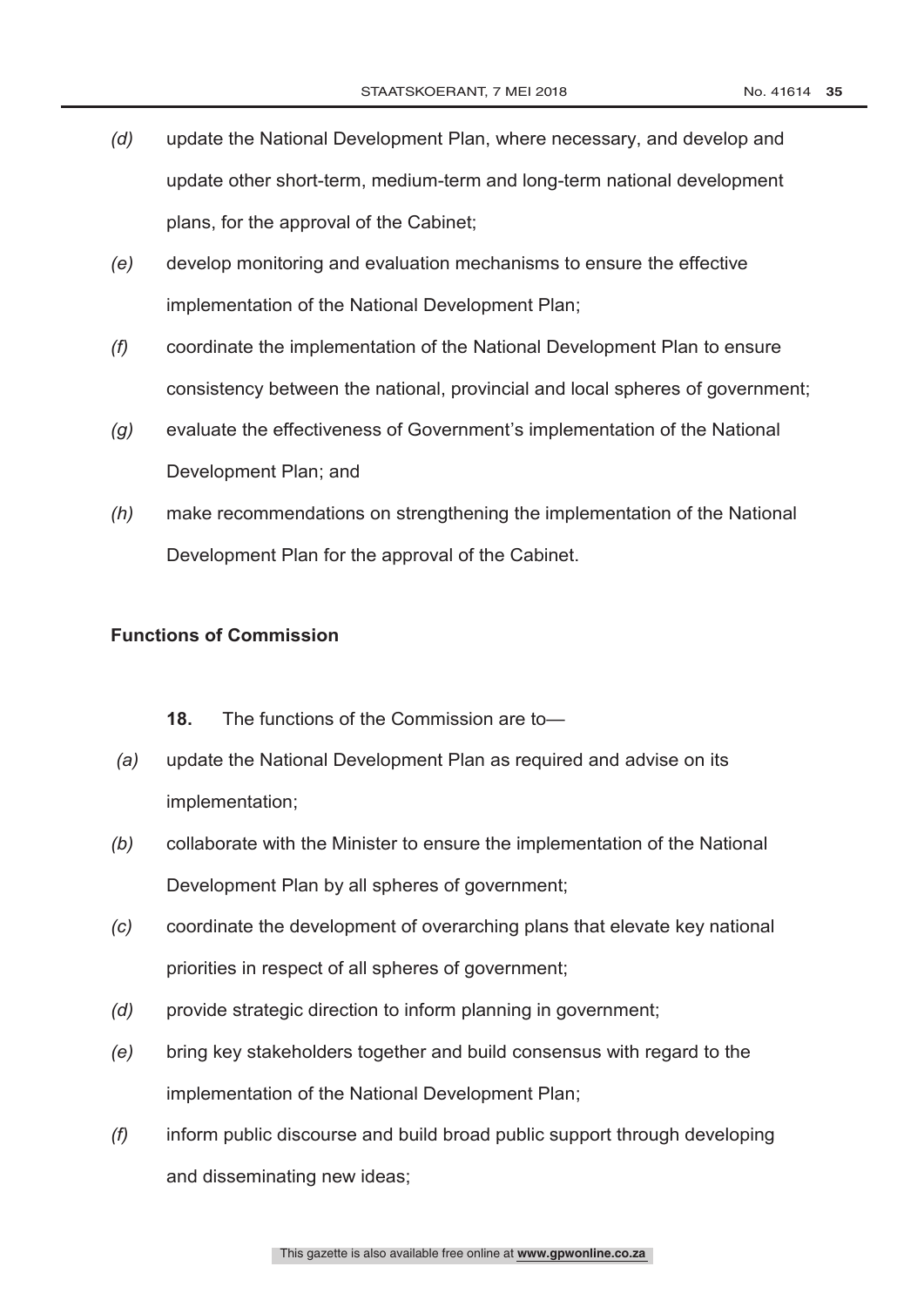- *(g)* through the Minister, participate in key government processes, including but not limited to the Cabinet and the Medium Term Expenditure Committee;
- *(h)* through the Minister, provide ongoing advice to the President and the Cabinet on matters relating to the National Development Plan and the planning function; and
- *(i)* through the Minister, provide reports to the Cabinet on whether departmental plans and submissions to the Cabinet contribute to the Republic's developmental objectives, including the National Development Plan.

### **Committees of Commission**

- **19.** (1) The Commission may establish one or more committees to—
- *(a)* exercise any of the powers or perform any of the functions of the Commission, which the Commission delegates or assigns to such committee; or
- *(b)* advise the Commission on any matter, which the Commission refers to such committee.
	- (2) A committee established under subsection (1)—
- *(a)* may consist of two or more members, and such other persons, appointed by the Minister, after recommendation of the Commission, to serve for the term of the committee;
- *(b)* must be chaired by one of the members of the Commission referred to in paragraph *(a)*; and
- *(c)* must have written terms of reference and its effective date and duration determined by the Commission.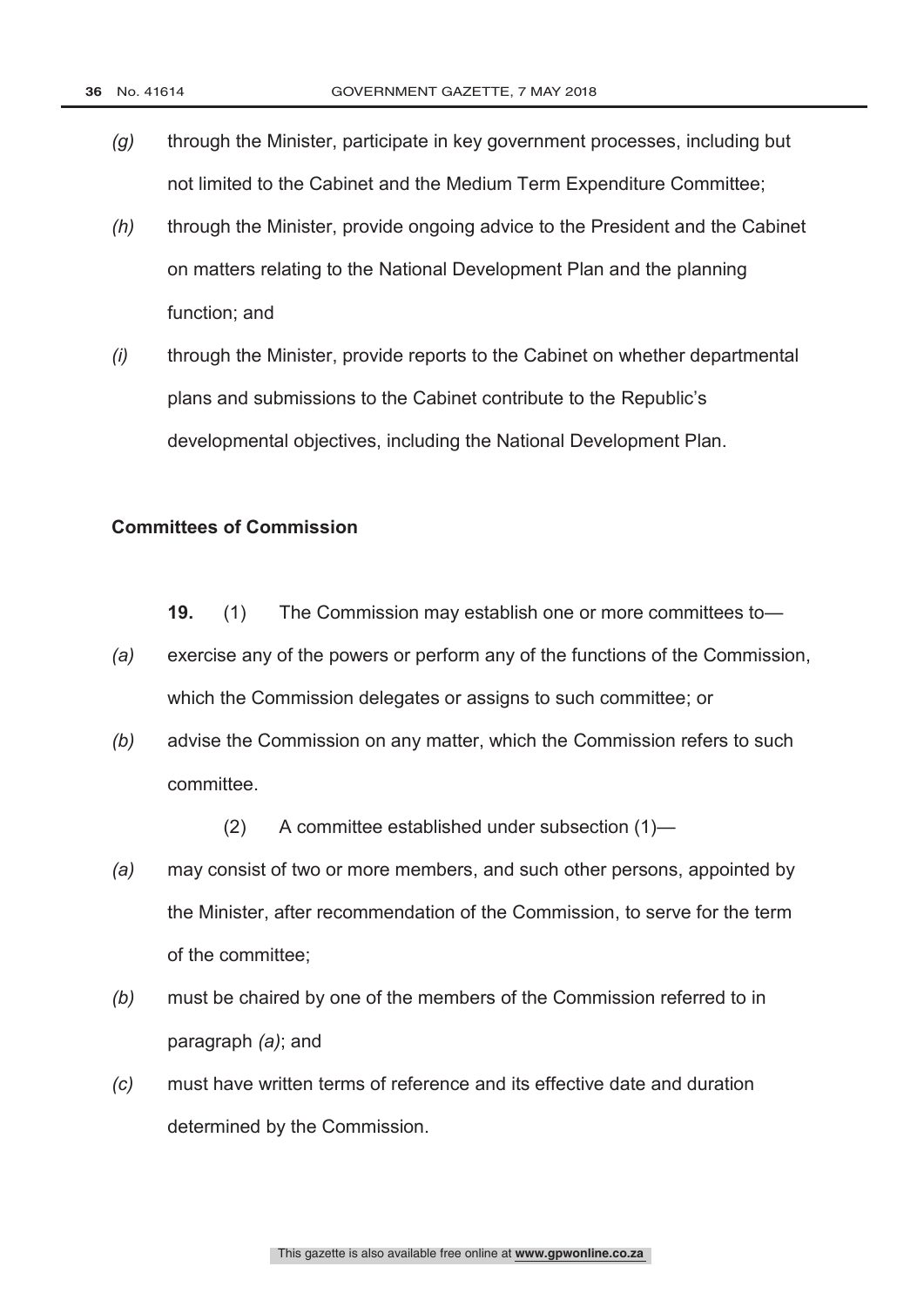#### **Remuneration and allowances of members of Commission or committee**

**20.** (1) A member of the Commission, or a committee contemplated in section 18(1), who is not in the full-time employment or service of the State, is entitled to such remuneration, benefits and allowances, including allowances for the reimbursement of travelling and subsistence expenses incurred in connection with the performance of his or her functions under this Act, as the Minister, with the concurrence of the Minister of Finance, may determine.

(2) The remuneration, benefits or allowances determined for members under subsection (1) may differ according to different functions performed by the members.

(3) Any remuneration, benefit or allowance which may become payable under this section, must be paid from moneys appropriated by Parliament for that purpose.

### **Secretariat of Commission**

**21.** (1) There is a Secretariat of the Commission, based in the Presidency, tasked with providing technical and administrative support to the **Commission** 

(2) The Secretariat is headed by a Director-General, known as the Secretary of Planning.

- (3) The Secretary of Planning―
- *(b)* serves as the first point of contact for the Commission to―
- (i) interact with government and all social partners; and
- (ii) provide strategic policy guidance to government; and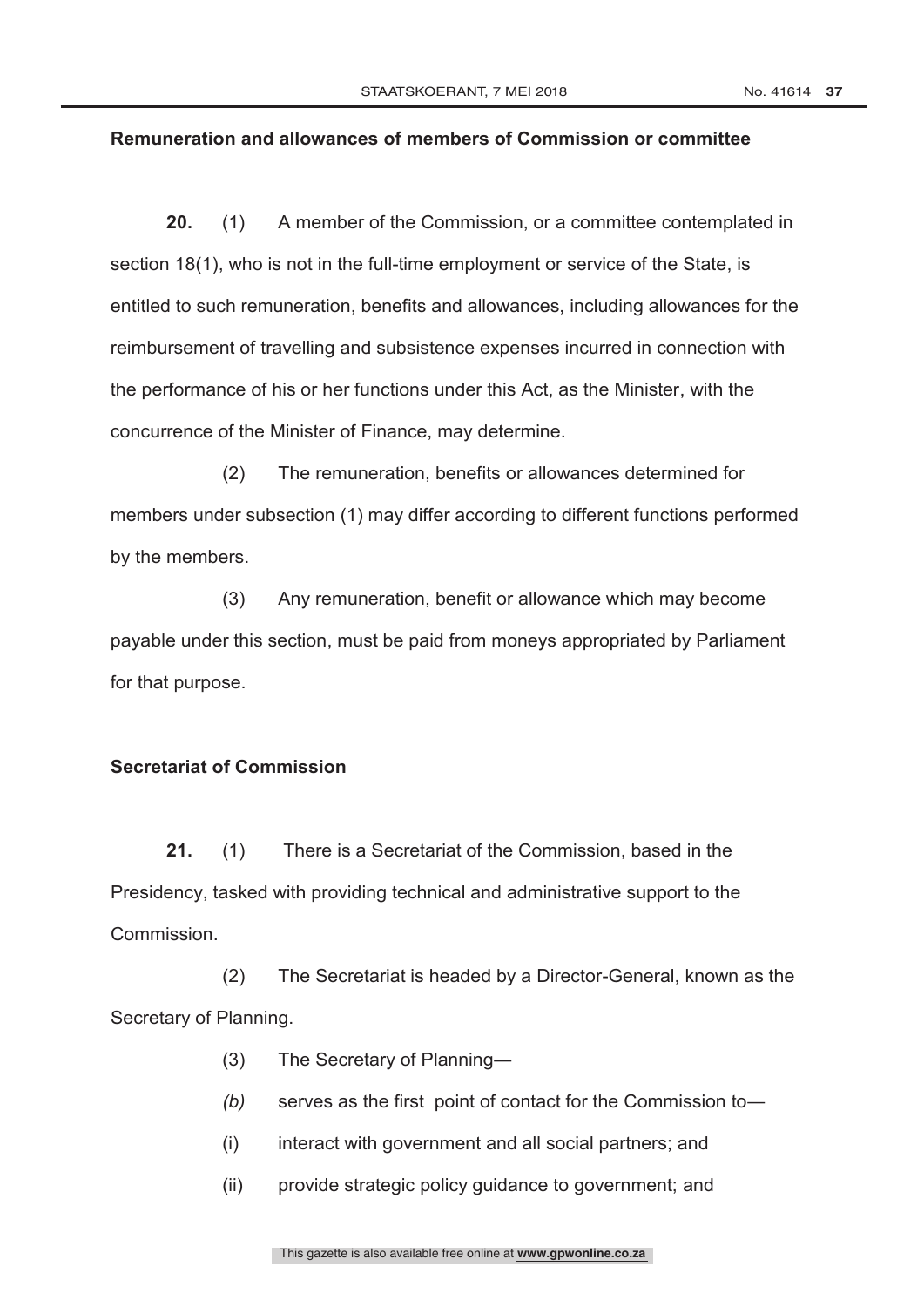*(b)* must appoint suitably qualified persons to provide technical and administrative support to the Commission.

### **CHAPTER 5**

### **PLANNING, MONITORING AND EVALUATION FRAMEWORK**

#### **National five-year plan**

**22.** (1) The Minister must coordinate the development of a national fiveyear implementation plan informed by the National Development Plan, integrating plans across government, which must as a minimum—

- *(a)* be published within nine months after a national election;
- *(b)* set targets for the term of government for the indicators of the desired outcomes identified in the National Development Plan;
- *(c)* include a diagnostic analysis of the status *quo;*
- *(d)* identify any other strategic outcomes, with indicators and time-bound targets, taking into consideration the electoral mandate and international obligations of the country;
- *(e)* set out how the outcomes referred to in paragraphs *(b)* and *(d)* will be achieved;
- *(f)* identify key outputs required to achieve the desired outcomes and explain how the outputs will achieve the outcomes;
- *(g)* identify the roles and responsibilities of organs of state at national, provincial and local spheres of government for achieving the outputs;
- *(h)* in consultation with the Minister of Finance, include estimates of the inputs required to achieve the outputs, including cost estimates, an assessment of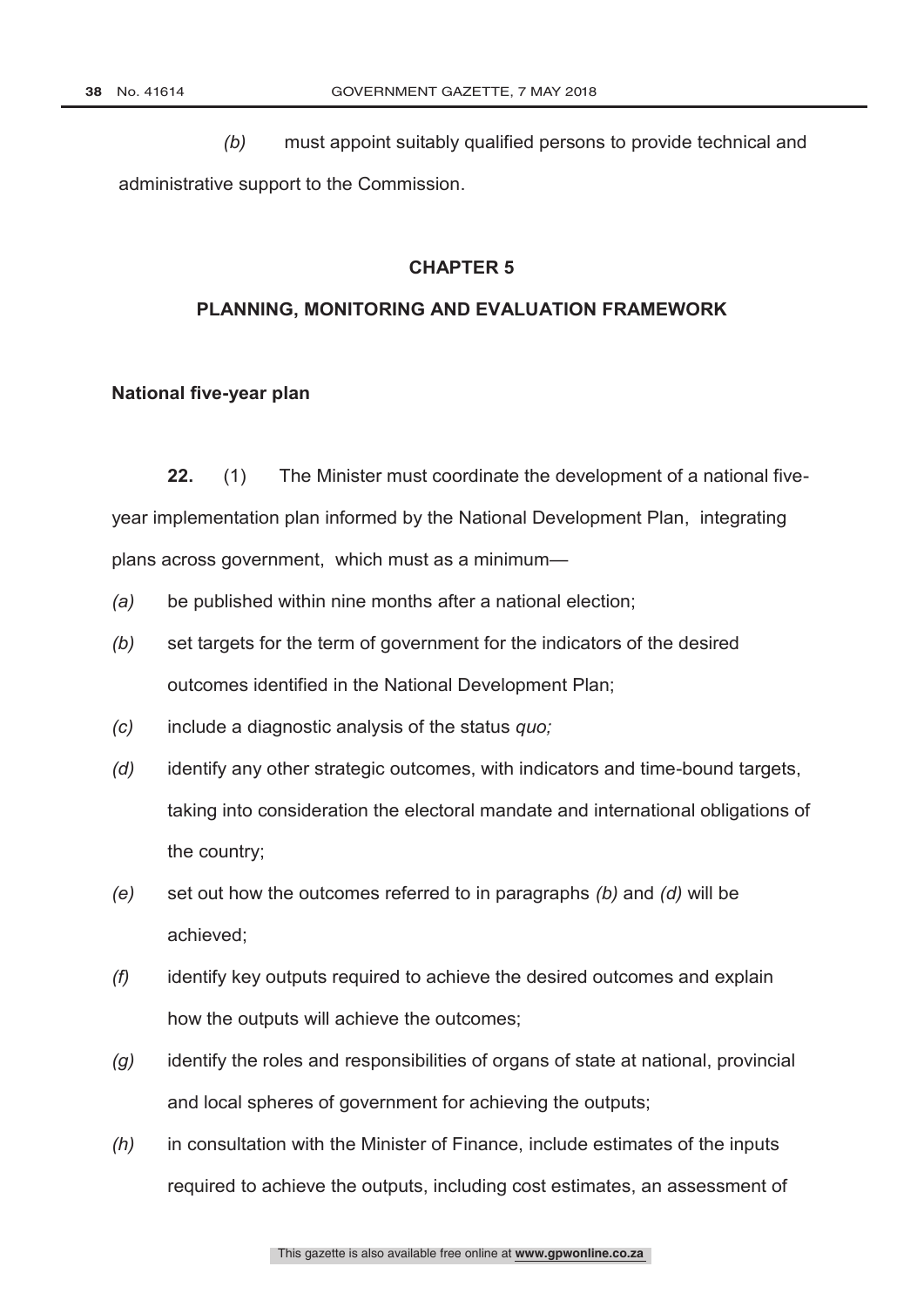whether they are affordable, and an indication of which organs of state in the national, provincial and local spheres of government will be responsible for which inputs; and

*(i)* be approved by the Cabinet.

(2) The plan referred to in subsection (1) may be amended at any time on the initiative of the Minister, and the amendments must be approved by the Cabinet.

#### **Monitoring and evaluation**

**23.** (1) The Minister may prescribe guiding principles for monitoring and evaluation that are applicable nationally, in terms of which all evaluations must, at a minimum—

*(a)* be development-oriented;

- *(b)* address key development priorities of the Government;
- *(c)* include recommendations to ensure the implementation of the National Development Plan and plans for improvement of performance; and

*(d)* provide for support and appropriate intervention in cases of poor performance.

(2) The Minister must, after the approval of the Cabinet, prescribe mechanisms to monitor the performance of all organs of state in the national sphere of government against the indicators and targets determined in their plans.

- (3) The mechanisms referred to in subsection (2) must provide for—
- *(a)* the determination of standards for the management of performance;
- *(b)* the establishment of baseline performance for organs of state;
- *(c)* the monitoring of performance
- *(d)* useful information to inform improvements by responsible functionaries;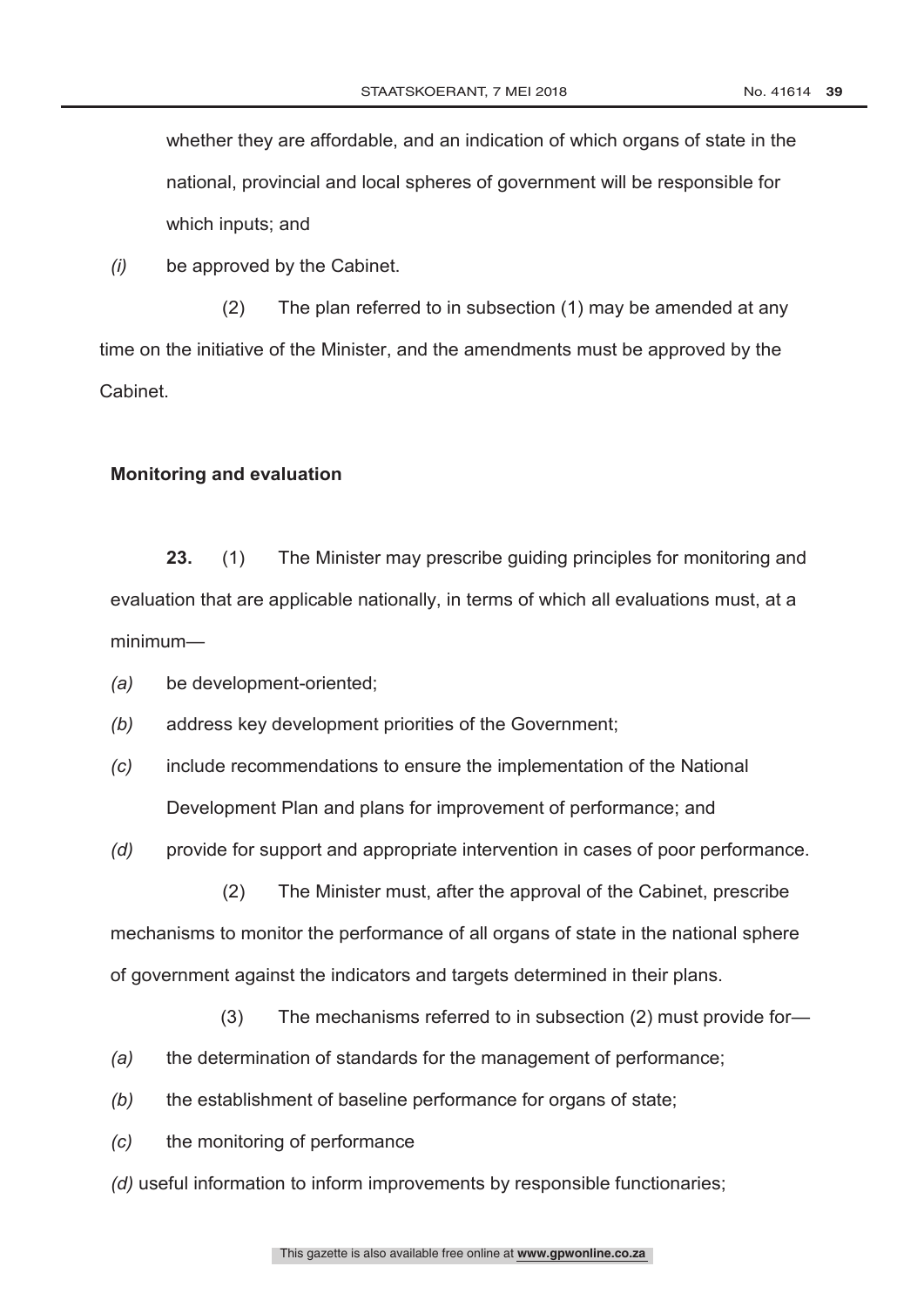- *(e)* methods to facilitate improvements in management;
- *(f)* the provision of support;
- *(g)* the development of an improvement plan;
- *(h)* an appropriate intervention for failure to implement the National Development Plan or for poor performance, where necessary; and
- *(i)* the tracking of improvements against the baseline performance.

### **ACCOUNTABILITY MANAGEMENT**

#### **Measures to ensure accountability**

**24.** (1) The Minister, after the approval of the Cabinet, must prescribe measures aimed at maintaining or restoring services, mitigating service delivery problems and enforcing accountability with regard to performance.

(2) In the case of lack of capacity to perform functions, or for purposes of ensuring the implementation of plans, the Minister, after consultation with the relevant member of the Cabinet, may recommend to the President to appropriate action.

(3) The Minister may consult with the Minister of Finance and the Minister of Public Service and Administration, as applicable, with regard to the financial or human resource implications contemplated in subsection (2).

### **Performance evaluation**

**25.** (1) The Minister must prescribe—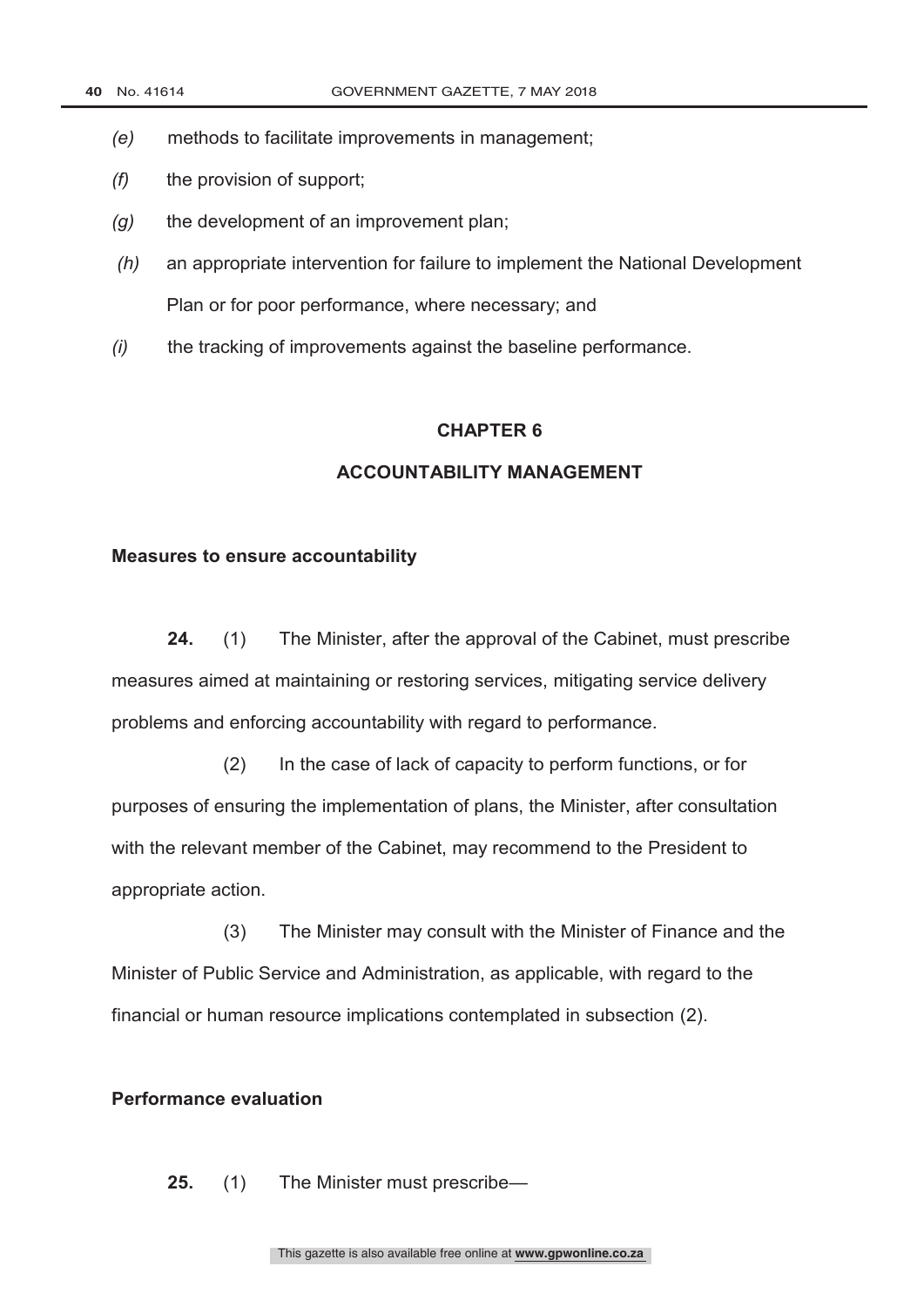- *(a)* measures to incentivise good performance and to discourage poor performance; and
- *(b)* procedures and criteria for implementing any measures to incentivise good performance or discourage poor performance that may be put in place as contemplated in paragraph *(a)*.

(2) The Director-General of the Department is responsible for the administration of the matters referred to in subsection (a) and (b)

#### **Intervention support**

**26.** (1) The Minister may develop measures and interventions to unblock constraints and accelerate delivery on national priorities for Cabinet approval.

(2) The national executive may intervene using the measures contemplated in subsection (1).

(3) The Minister may prescribe regulations, frameworks, guidelines, manuals, templates, practice notes for the diagnosis, design, institutionalisation and implementation of change interventions that―

*(a)* address national priorities;

- *(b)* provide for inclusive planning and execution;
- *(c)* focus on accelerating the pace of delivery;
- *(d)* unblock constraints; and
- *(e)* promote transparency and accountability;

(4) The Minister may develop appropriate intervention methodology which can be applied to the development challenges, sectors or departments, and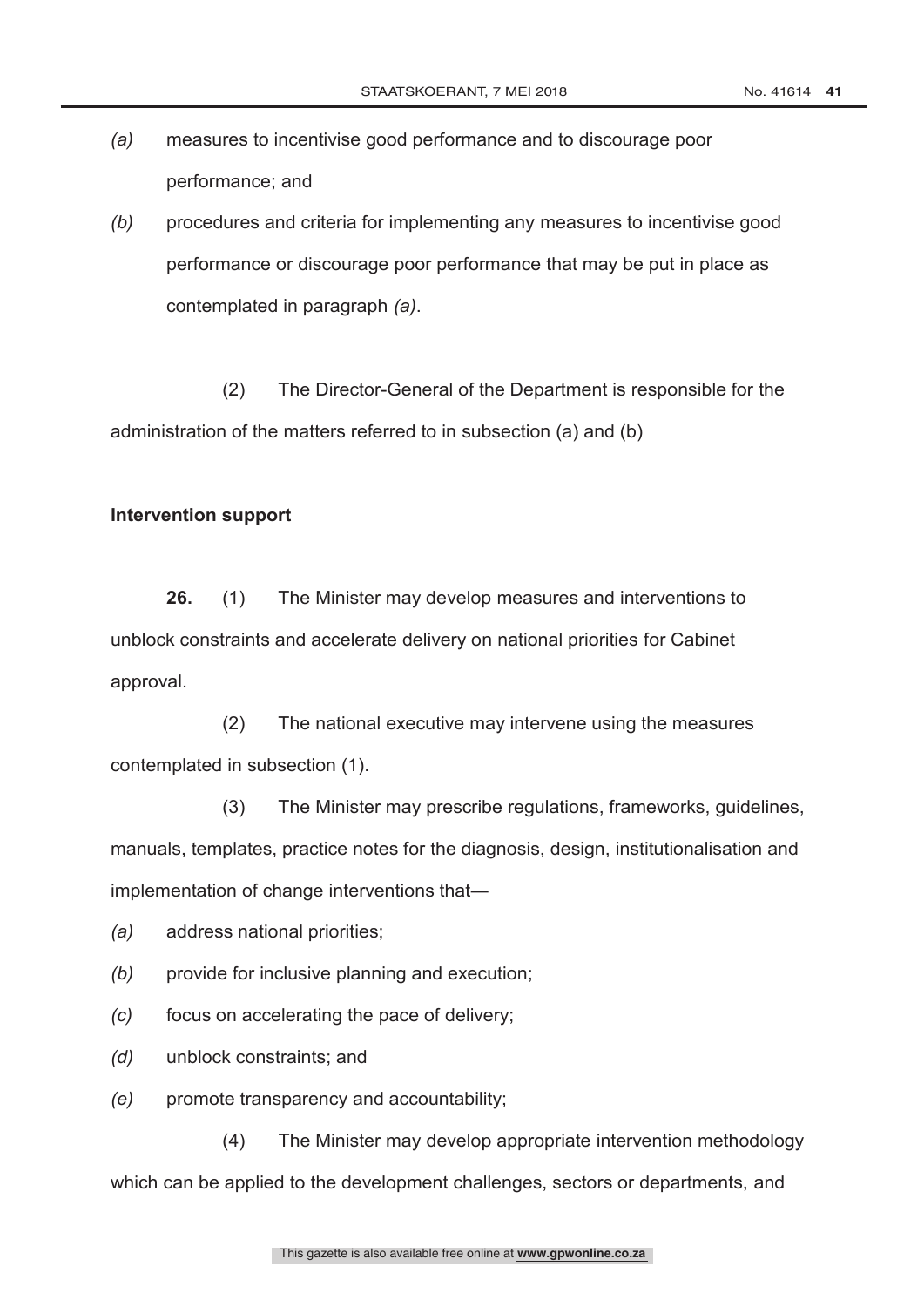instruct the department mandated to regulate the sector, to develop an Intervention Planning Proposal, as prescribed, for the application of the intervention methodology.

#### **CHAPTER 7**

### **GENERAL PROVISIONS**

#### **Annual report**

**27.** (1) The Secretary of the Commission must, as soon as practicable after the end of each financial year, but not later than 30 June of each year, compile a report on the Commission's activities during the preceding year.

(2) The Minister must submit the report contemplated in subsection (1) to the Cabinet for approval and must thereafter the Minister must cause a copy of the approved report to be tabled in Parliament.

### **Regulations**

**28.** (1) The Minister may—

- *(a)* make regulations not inconsistent with this Act concerning any matter that must or may be prescribed in terms of this Act;
- *(b)* after consulting the Commission, make regulations relating to the framework for planning for all three spheres of government;
- *(c)* after the approval of the Cabinet, prescribe—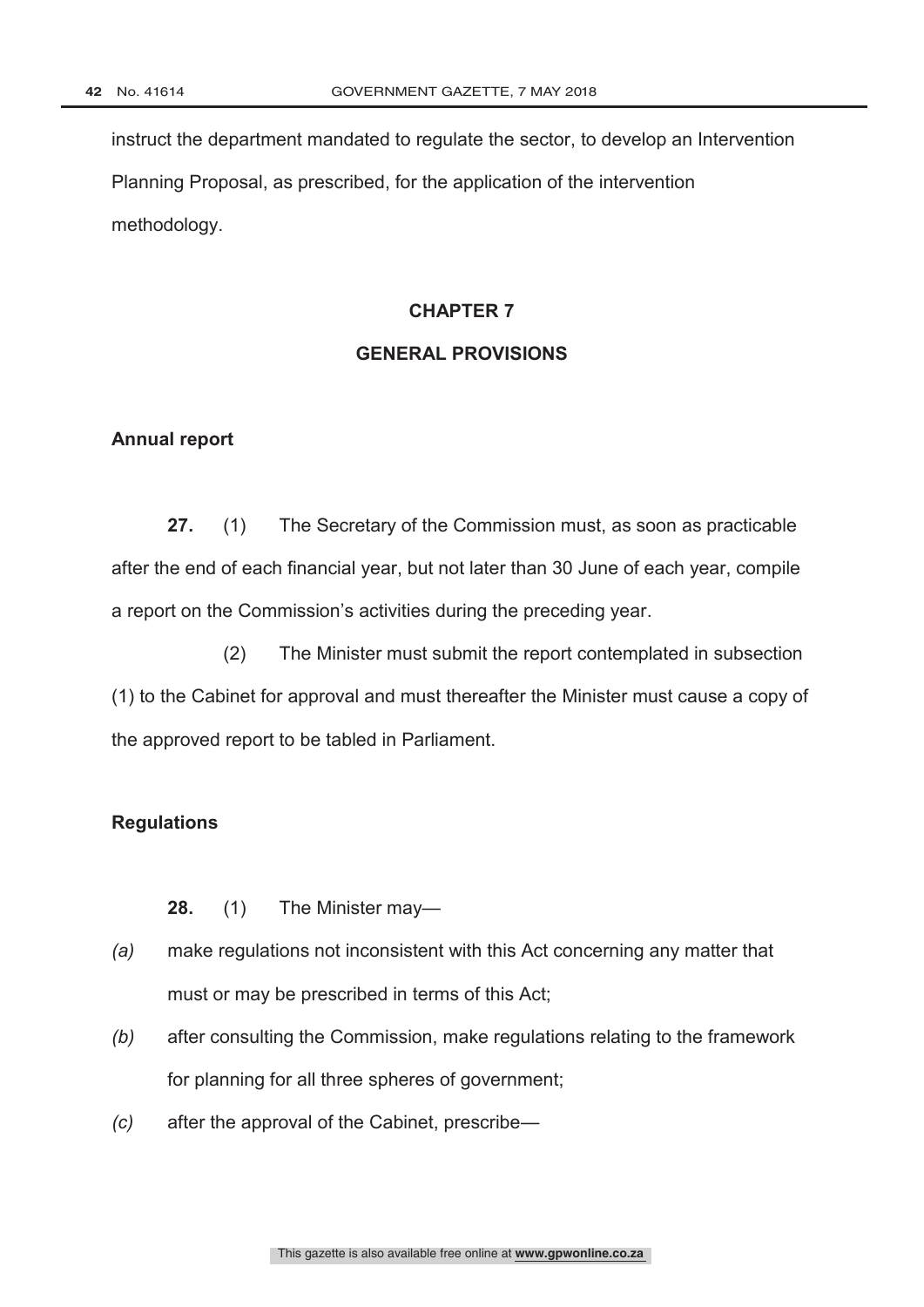- (i) mechanisms to monitor and evaluate the performance of all organs of state in the national sphere of government against the indicators and targets in their plans;
- (ii) factors to be considered in prioritising evaluations;
- (iii) guidelines for the composition of the evaluation teams;
- (iv) standard terms of reference for conducting evaluations; and
- (v) guidelines for the preparation of improvement plans.
	- (2) The Minister―
- *(a)* must prescribe norms and standards to foster the institutionalisation of planning in all organs of state;
- *(b)* must, after the approval of Cabinet, prescribe mechanisms, norms and standards for monitoring and evaluating the performance of all organs of state against the indicators and targets determined in their plans, the application of the Socio-Economic Impact Assessment System (SEIAS), and the establishment of a central data warehouse of government information;
- *(c)* may, in consultation with, or at the request of, another Minister responsible for planning or developmental function and after public consultation, prescribe norms and standards to guide the relevant sectoral plans or developmental objectives, and the monitoring and evaluation of thereof; and
- *(d)* may make regulations regarding any other matter that it is necessary or expedient to prescribe for the proper implementation or administration of this Act.

(3) The Minister, before making or amending any regulations in terms of this Act, must publish a notice in the *Gazette*—

- *(a)* setting out that draft regulations have been developed;
- *(b)* specifying where a copy of the draft regulations may be obtained; and